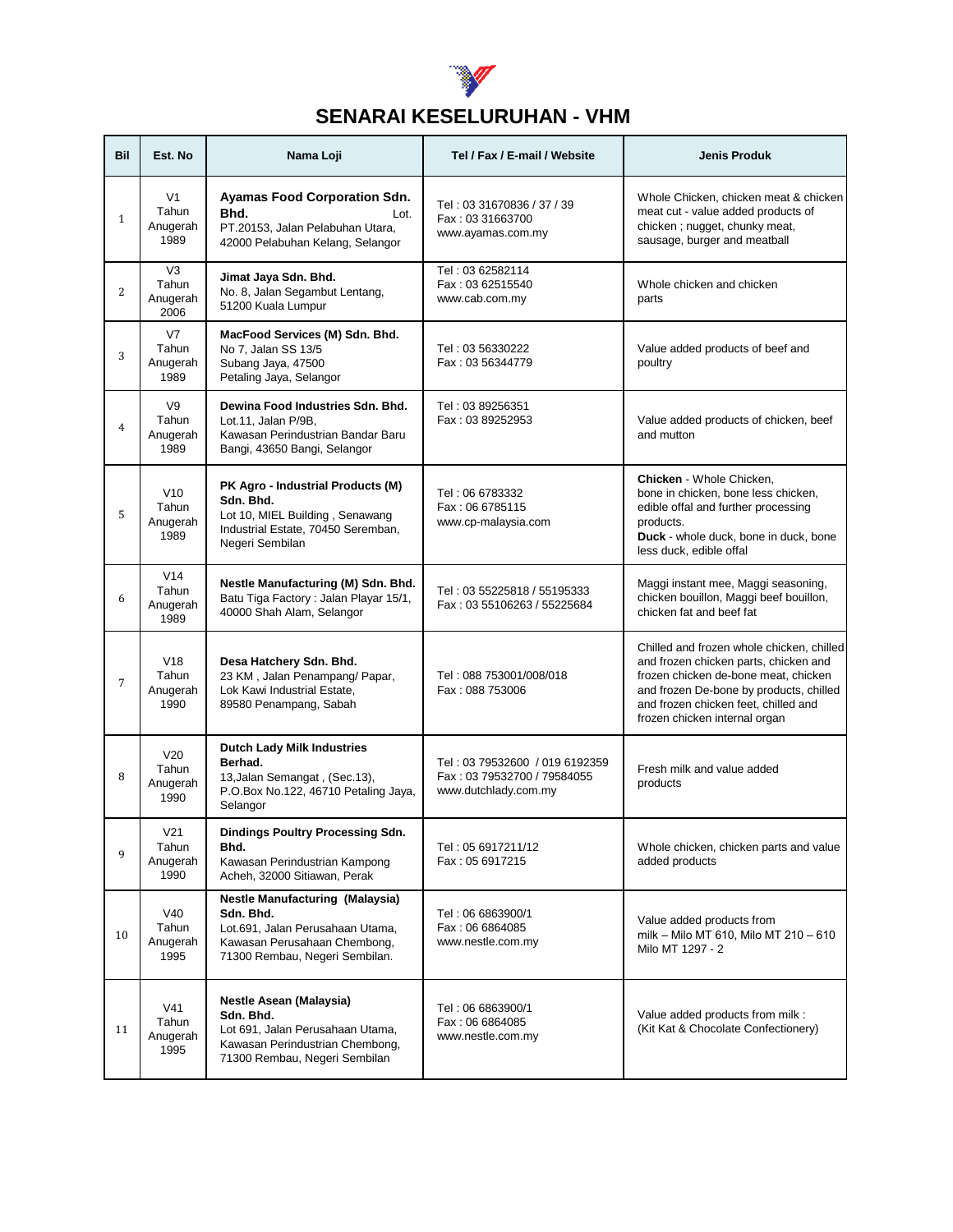| Bil | Est. No                                      | Nama Loji                                                                                                                                                            | Tel / Fax / E-mail / Website                                       | <b>Jenis Produk</b>                                                                                                                                                                     |
|-----|----------------------------------------------|----------------------------------------------------------------------------------------------------------------------------------------------------------------------|--------------------------------------------------------------------|-----------------------------------------------------------------------------------------------------------------------------------------------------------------------------------------|
| 12  | V42<br>Tahun<br>Anugerah<br>1995             | Petaling Jaya Dairy Sdn. Bhd.<br>25, Jalan Tandang, 46050 Petaling<br>Jaya, Selangor                                                                                 | Tel: 03 77877530<br>Fax: 03 77877599                               | Value added products from milk and<br>chicken<br>(Milo, milk powdered, yoghurt,<br>concentrated chicken stock, Chef<br>Master stock, concentrated chicken<br>stock no msg-added)        |
| 13  | V <sub>43</sub><br>Tahun<br>Anugerah<br>1995 | Farm's Best Food Industries Sdn.<br>Bhd.<br>Lot.37 & 38, Masjid Tanah, Industrial<br>Estate, 78300 Masjid Tanah, Melaka                                              | Tel: 06 3847177 / 8 / 9<br>Fax: 06 3847187<br>www.farmsbest.com.my | Whole chicken, chicken parts<br>and value added products                                                                                                                                |
| 14  | V47<br>Tahun<br>Anugerah<br>1996             | <b>Nestle Manufacturing (Malaysia)</b><br>Sdn. Bhd.<br>Lot.3857 - 3862, Jalan Perusahaan<br>Utama, Kawasan Perusahaan<br>Chembong, 71300 Rembau, Negeri<br>Sembilan. | Tel: 06 6863900<br>Fax: 06 6864095<br>www.nestle.com.my            | Value added products of milk:<br>Kids ice cream, adults, take home, out<br>home                                                                                                         |
| 15  | V49<br>Tahun<br>Anugerah<br>1998             | Primabaguz Foods Sdn. Bhd.<br>No.16 & 18, Jalan P/13,<br>43650 Bandar Baru Bangi,<br>Selangor                                                                        | Tel: 03 89253788<br>Fax: 03 89265296                               | Value added products chicken,<br>beef, mutton and turkey                                                                                                                                |
| 16  | V <sub>53</sub><br>Tahun<br>Anugerah<br>1999 | Dairymas (Malaysia) Sdn. Bhd.<br>Lot.7 & 9, Jalan Sungai Kayu Ara<br>32/38, Berjaya Industrial Park,<br>Seksyen 32,<br>40460 Shah Alam, Selangor                     | Tel: 03 57403100<br>Fax: 03 57403110                               | Value added products from milk:<br>(drinkable yogurt / yogurt drinks<br>(flavoured), Cultured milk drink (plain &<br>flavoured), Yogurt (plain, flavoured &<br>fruited)                 |
| 17  | V <sub>58</sub><br>Tahun<br>Anugerah<br>1999 | Leong Hup Agrobussiness Sdn.<br>Bhd.<br>No. 49, Jalan BPR 8/2<br>Kawasan Perindustrian Bukit Rahman<br>Putra,<br>47000 Sungai Buluh, Selangor                        | Tel: 03 61561921 / 61570458<br>Fax: 03 61570539                    | Value added products from poultry and<br>beef                                                                                                                                           |
| 18  | V61<br>Tahun<br>Anugerah<br>2000             | Perusahaan Saudee Sdn. Bhd.<br>Plot.331, Sungai Petani Fasa III,<br>08000 Sungai Petani, Kedah                                                                       | Tel: 04 4426800<br>Fax: 04 4426801                                 | Value added products of beef,<br>poultry and rabbit                                                                                                                                     |
| 19  | V63<br>Tahun<br>Anugerah<br>2001             | Nestle Manufacturing (M) Sdn. Bhd.<br>Shah Alam Complex,<br>Jalan Player 15/1, Seksyen 15,<br>40200 Shah Alam, Selangor                                              | Tel: 03 55225729<br>Fax: 03 55225998 / 5986                        | Value added products of milk and cereal<br>a., Milo / Nescafe<br>b.Nestomalt 3 in 1<br>c.Nestum cereal drink<br>d.Nestum / Nesvita<br>e.cereal<br>f. Nespray<br>g. Nstle rice & chicken |
| 20  | V64<br>Tahun<br>Anugerah<br>2001             | Nihon Canpack (M) Sdn. Bhd.<br>Plot 47, Bemban Industrial Park,<br>P.O. Box 37, 31000 Batu Gajah,<br>Perak                                                           | Tel: 05 3652000<br>Fax: 05 3651211                                 | Value added products of milk :<br>1. Milo<br>2.Nescafe Original<br>3.Nescafe Mocha<br>4. Nescafe latte<br>5. Nescafe ice coffee                                                         |
| 21  | V65<br>Tahun<br>Anugerah<br>2001             | Etika Dairies Sdn. Bhd.<br>Lot. LS - 1, Pesiaran Satu,<br>Meru Industrial Park<br>Off Persiaran Hamzah Alang, 42200<br>Klang, Selangor                               | Tel: 03 33922988<br>Fax: 03 33931688<br>www.dairychamp.com         | Value added products of milk :<br>-sweetened condensed milk<br>-sweetened beverage creamer<br>-milk powder repacking                                                                    |
| 22  | <b>V67</b><br>Tahun<br>Anugerah<br>2001      | Perak Duck Food Industries Sdn.<br>Bhd.<br>Lot.3525, Kampong Nibung,<br>Temerloh, Trong, 34800 Taiping,<br>Perak                                                     | Tel: 05 8544146<br>Fax: 05 8544344<br>www.pdi.com.my               | Duck carcasses, parts and<br>value added products                                                                                                                                       |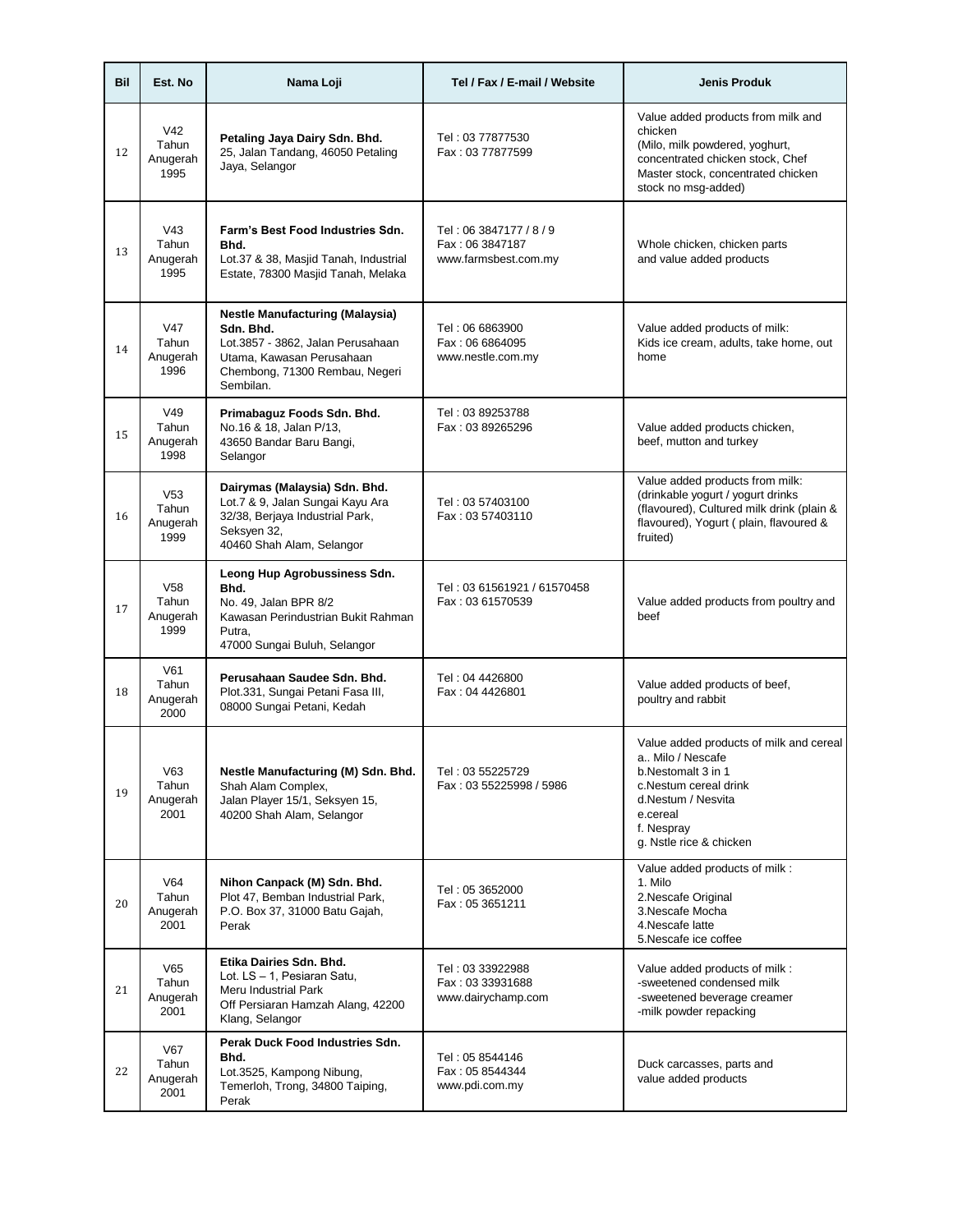| Bil | Est. No                                 | Nama Loji                                                                                                                                              | Tel / Fax / E-mail / Website                                    | <b>Jenis Produk</b>                                                                                                                                   |
|-----|-----------------------------------------|--------------------------------------------------------------------------------------------------------------------------------------------------------|-----------------------------------------------------------------|-------------------------------------------------------------------------------------------------------------------------------------------------------|
| 23  | V68<br>Tahun<br>Anugerah<br>2001        | Kerry Ingredients (M) Sdn. Bhd.<br>No.8, Jalan Hasil Dua,<br>81200 Tampoi, Johor Bahru, Johor                                                          | Tel: 07 2385591<br>Fax: 07 2385594 / 07 2332900                 | Value added products of milk :<br>- Shortening powder<br>- Cheese powder<br>- Blended Powder<br>- Nutritional Base Powder                             |
| 24  | V72<br>Tahun<br>Anugerah<br>2002        | <b>CS Progyms Pharmaceutical Sdn.</b><br>Bhd.<br>Lot. 23, Rawang Industrial Estate,<br>Jalan RP 3,17 Miles<br>48000 Rawang, Selangor                   | Tel: 03 60921993<br>Fax: 03 60933089                            | Value added products of<br>chicken, ostrich and bird's nest                                                                                           |
| 25  | V73<br>Tahun<br>Anugerah<br>2002        | Yeo Hiap Seng (M) Berhad.<br>Lot. 191, Jalan Utas,<br>P.O. Box 7020 Shah Alam Industrial<br>Estate, 40700 Shah Alam, Selangor                          | Tel: 03 55228000<br>Fax: 03 55228164<br>www.yeos.com.my/yeos    | Canned value added products of beef,<br>chicken, egg and mutton                                                                                       |
| 26  | V74<br>Tahun<br>Anugerah<br>2002        | F.Y. Food Processing Sdn. Bhd.<br>27 - 28, PT 145363 Off Jalan Seramik<br>11/1.<br>Pusat Seramik Fasa 2,<br>31200 Chepor, Perak                        | Tel: 05 2016199<br>Fax: 05 2016299<br>www.ayamadu.com.my        | Value added products of<br>chicken and beef                                                                                                           |
| 27  | V75<br>Tahun<br>Anugerah<br>2003        | Campbell Cheong Chan (M) Sdn.<br>Bhd.<br>36, Jalan Penchala,<br>46050 Petaling Jaya,<br>Selangor                                                       | Tel: 03 77876367<br>Fax: 03 77876291<br>www.campbellsoup.com.my | Canned value added products of<br>chicken and mushroom                                                                                                |
| 28  | <b>V77</b><br>Tahun<br>Anugerah<br>2003 | Ayam Wira Food Processing Sdn.<br>Bhd.<br>No.29 A, Jalan 2C, Kampung Baru<br>Subang, Batu 3, 40150 Shah Alam,<br>Selangor                              | Tel: 03 78459888<br>Fax: 03 78459111<br>www.ayamwira.com        | Value added products of<br>chicken and beef                                                                                                           |
| 29  | V79<br>Tahun<br>Anugerah<br>2003        | <b>F&amp;N Ice Cream Manufacturing (M)</b><br>Sdn. Bhd.<br>No.7, Jalan Api - Api 26/1,<br>Seksyen 26,<br>40400 Shah Alam, Selangor                     | Tel: 03 51918272<br>Fax: 03 51915655                            | Value added products of milk<br>- Spinner Ice Cream<br>- Wafer Ice Cream<br>- Cup Ice Cream<br>- Take home Pack/Tub Ice<br>Cream<br>- Stick Ice Cream |
| 30  | V81<br>Tahun<br>Anugerah<br>2003        | Full Glory Sdn. Bhd.<br>No.3 & 5, Jalan Apollo U5/189,<br>Bandar Pinggiran Subang,<br>40150 Shah Alam, Selangor                                        | Tel: 03 78475531<br>Fax: 03 78475561<br>www.meatyfoods.com.my   | Value added products of pork                                                                                                                          |
| 31  | V82<br>Tahun<br>Anugerah<br>2003        | <b>Ramly Food Processing</b><br>Sdn. Bhd.<br>No.1, 2, 3 & 4, Jalan 37/10A,<br>Taman Perindustrian IKS<br>Mukim Batu,<br>68100 Batu Caves, Kuala Lumpur | Tel: 03 61842972<br>Fax: 03 61874972<br>www.ramly.com.my        | Value added products of<br>chicken and beef                                                                                                           |
| 32  | V83<br>Tahun<br>Anugerah<br>2003        | Omcorp Sdn. Bhd.<br>No.5, Jalan BA / 1<br>Kawasan Perusahaan Bukit Angkat,<br>43000 Kajang, Selangor.                                                  | Tel: 03 87370421<br>Fax: 03 87377315                            | Value added products of<br>meats and poultry                                                                                                          |
| 33  | V84<br>Tahun<br>Anugerah<br>2004        | PG Lean Hwa Trading Sdn. Bhd.<br>No.1486, MK 12, Jalan Serunai, Valdor<br>Industrial Estate, 14200 Sungai Bakap,<br>SPS, Pulau Pinang.                 | Tel: 04 5824720 / 5821613<br>Fax: 04 5825148                    | Frozen duck carcass                                                                                                                                   |
| 34  | V85<br>Tahun<br>Anugerah<br>2004        | <b>Central Coldstorage</b><br>Kuching Sdn. Bhd.<br>Lot. 999, Section 66, Jalan Keluli,<br>Bintawa Industrial Estate, 93450<br>Kuching, Sarawak         | Tel: 082 336520 / 486722<br>Fax: 082 347211<br>www.cck.com.my   | Whole chicken and chicken<br>parts                                                                                                                    |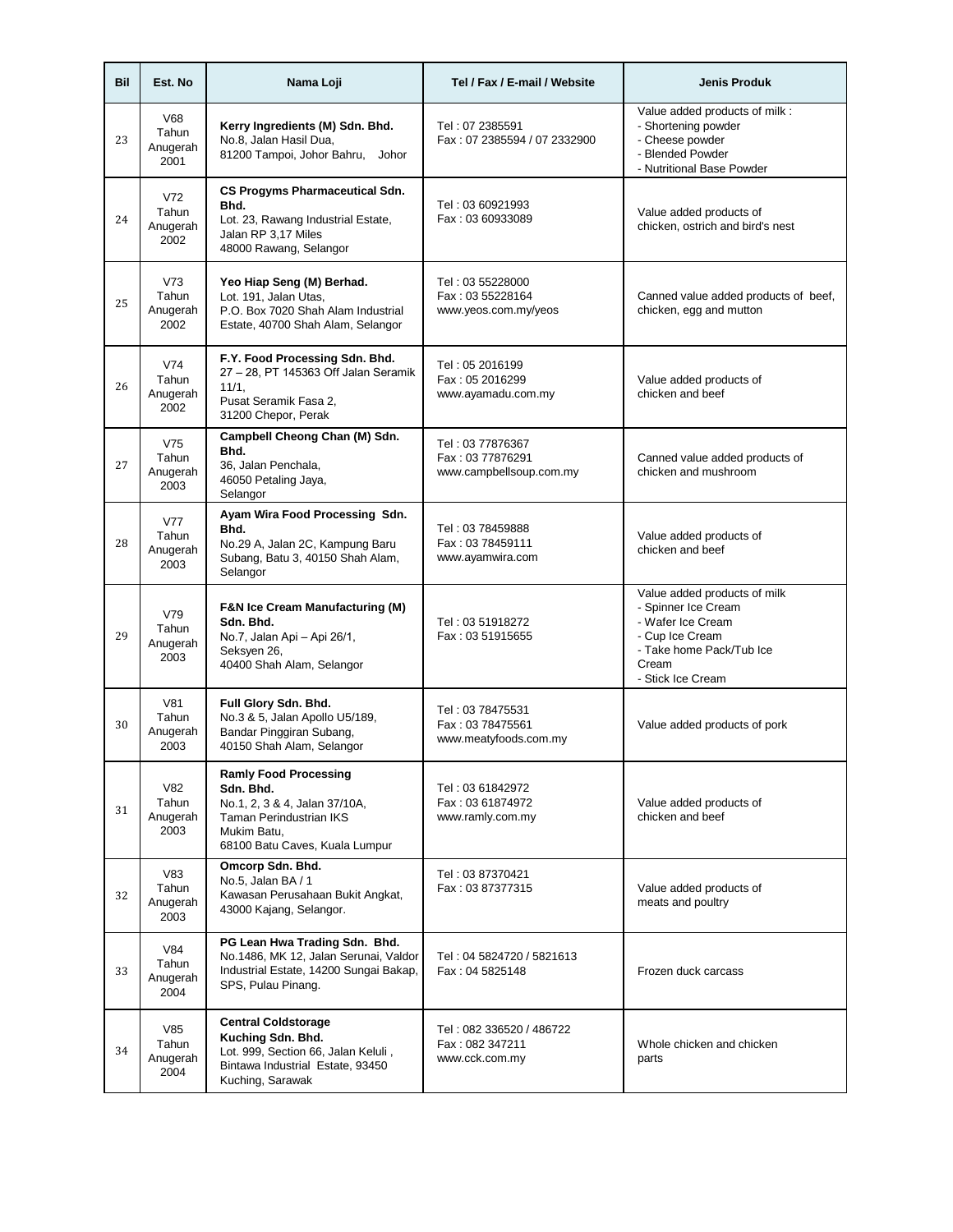| Bil | Est. No                                       | Nama Loji                                                                                                                                    | Tel / Fax / E-mail / Website                                                   | <b>Jenis Produk</b>                                                                                         |
|-----|-----------------------------------------------|----------------------------------------------------------------------------------------------------------------------------------------------|--------------------------------------------------------------------------------|-------------------------------------------------------------------------------------------------------------|
| 35  | <b>V87</b><br>Tahun<br>Anugerah<br>2004       | <b>Aryzta Food Solutions Malaysia</b><br>Sdn. Bhd.<br>Lot.2, Jalan P/14, Seksyen 10,<br>43650 Bandar Baru Bangi,<br>Selangor                 | Tel: 03 89257771<br>Fax: 03 89257779                                           | Bakery products; bread & baguette, roo<br>& bun, butter Gipfel (croissant) & swiss<br>danish pastry         |
| 36  | <b>V88</b><br>Tahun<br>Anugerah<br>2004       | Sri Segar Food Corporation Sdn.<br>Bhd.<br>Lot.522, Jalan TUDM, Kampung Baru<br>Subang, Batu 3, 40150 Shah Alam,<br>Selangor                 | Tel: 03 78459888<br>Fax: 03 78459555                                           | Whole chicken, chicken parts, deboned<br>chicken meat                                                       |
| 37  | V90<br>Tahun<br>Anugerah<br>2005              | Lay Hong Liquid Egg Sdn. Bhd.<br>No. 29, Jalan Perindustrian 5,<br>Off Jalan Haji Abdul Manan,<br>Batu 5½, Meru, 41050 Klang, Selangor       | Tel: 016 2161887 / 017 6042024 /<br>03 33923720<br>Fax: 03 33924263 / 33924263 | Eggs value added products :<br>- pasteurised white egg<br>- pasteurised yolk egg<br>- pasteurised whole egg |
| 38  | V91<br>Tahun<br>Anugerah<br>2005              | F.Y Sdn. Bhd.<br>27 - 28, PT145363,<br>Off Jalan Seramik 11/1,<br>Pusat Seramik Fasa 2,<br>31200 Chepor, Perak                               | Tel: 05 2016199 / 6299<br>Fax: 05 2013655 / 5399<br>www.ayamadu.com.my         | Whole chicken, parts and offal                                                                              |
| 39  | V92<br>Tahun<br>Anugerah<br>2005              | Taipei Food Prod.Sdn. Bhd.<br>PLO.362, Jalan Wawasan 14,<br>Kawasan Perindustrian Sri Gading 2,<br>83300 Batu Pahat, Johor                   | Tel: 07 4557711<br>Fax: 07 4559922                                             | Value added products of pork:<br>sausages, meat ball, minced meat and<br>roundies pork slices               |
| 40  | V93<br>Tahun<br>Anugerah<br>2005              | Lay Hong Food Corporation Sdn.<br>Bhd.<br>Lot.16456/7, Bagan Tengkorak,<br>Mukim Tanjung Karang,<br>45500 Kuala Selangor, Selangor           | Tel: 016 2188806 / 016 3046000<br>Fax: 03 32693068<br>www.nutriplus.com.my     | Whole chicken, parts and value added<br>products of chicken                                                 |
| 41  | V94<br>Tahun<br>Anugerah<br>2005              | <b>Ayamplus Food Corporation Sdn.</b><br>Bhd.<br>No.1759, Jalan Bukit Panchor,<br>14300 Nibong Tebal, SPS,<br>Pulau Pinang                   | Tel: 04 5931651<br>Fax: 04 5932652 / 5932651                                   | Chilled & frozen whole chicken,<br>deboned chicken portions and giblets                                     |
| 42  | V96<br>Tahun<br>Anugerah<br>2005              | Ayambest (M) Sdn. Bhd.<br>No.9, Jalan Permas 9/10, Bandar Baru<br>Permas Jaya, 81750 Johor Bahru,<br>Johor                                   | Tel: 07 3879720<br>Fax: 07 3879722<br>www.ayambest.com                         | Value added products of<br>chicken                                                                          |
| 43  | V99<br>Tahun<br>Anugerah<br>2005              | <b>Lucky Food Processing</b><br>Sdn. Bhd.<br>Plot.35, Lengkok Kampung Jawa 2,<br><b>MIEL Industrial Estate,</b><br>11900 Bayan Lepas, Penang | Tel: 04 6408118<br>Fax: 04 6408115                                             | Value added products of chicken, beef,<br>lamb and turkey                                                   |
| 44  | V <sub>100</sub><br>Tahun<br>Anugerah<br>2006 | <b>Sabah International Dairies</b><br>Sdn. Bhd.<br>Lot.50 & 51, Jalan Kilang Kolombong,<br>Inanam, 88100 Kota Kinabalu, Sabah                | Tel: 088 421922<br>Fax: 088 423100                                             | Value added products of milk:<br>pasteurised milk, UHT milk                                                 |
| 45  | V101<br>Tahun<br>Anugerah<br>2006             | Fonterra Brands (Malaysia) Sdn.<br>Bhd.<br>Lot 12, Subang Hi-Tech Industrial<br>Park, Batu Tiga, 40300 Shah Alam,<br>Selangor                | Tel: 03 58851888 / 016 3398895<br>Fax: 03 57403110<br>www.fonterra.com         | Value added products of milk; blending<br>of milk powder and repacking canned<br>milk powder.               |
| 46  | V <sub>102</sub><br>Tahun<br>Anugerah<br>2006 | Syarikat Matterhorn Lin Foong<br>(Temerloh) Sdn. Bhd.<br>Lot.2421, Jalan Sri Kemuning,<br>Batu Tiga, 28000 Temerloh,<br>Pahang               | Tel: 09 2963035 / 3226<br>Fax: 09 2961035<br>www.matterhornlf.com              | Value added products of milk<br>- ice cream                                                                 |
| 47  | V103<br>Tahun<br>Anugerah<br>2006             | PPNJ Poultry & Meat Sdn. Bhd.<br>Pusat Industri Peladang, Batu 53 1/4,<br>Jalan Air Hitam - Johor, 86100 Air<br>Hitam, Johor                 | Tel: 07 7542000 / 1500<br>Fax: 07 7542005                                      | Whole chicken, boneless meat, chicken<br>parts, offal and feet                                              |
| 48  | V <sub>104</sub><br>Tahun<br>Anugerah<br>2006 | Harumi Brands Sdn. Bhd.<br>Plot.135 & 136, Kawasan Perindustrian<br>Pelabuhan Lumut, Kampong Acheh,<br>32000 Sitiawan, Perak                 | Tel: 05 6921822<br>Fax: 05 6926924 / 6917168<br>www.dbegurney.com              | Chilled & frozen whole chicken, parts,<br>boneless and by products                                          |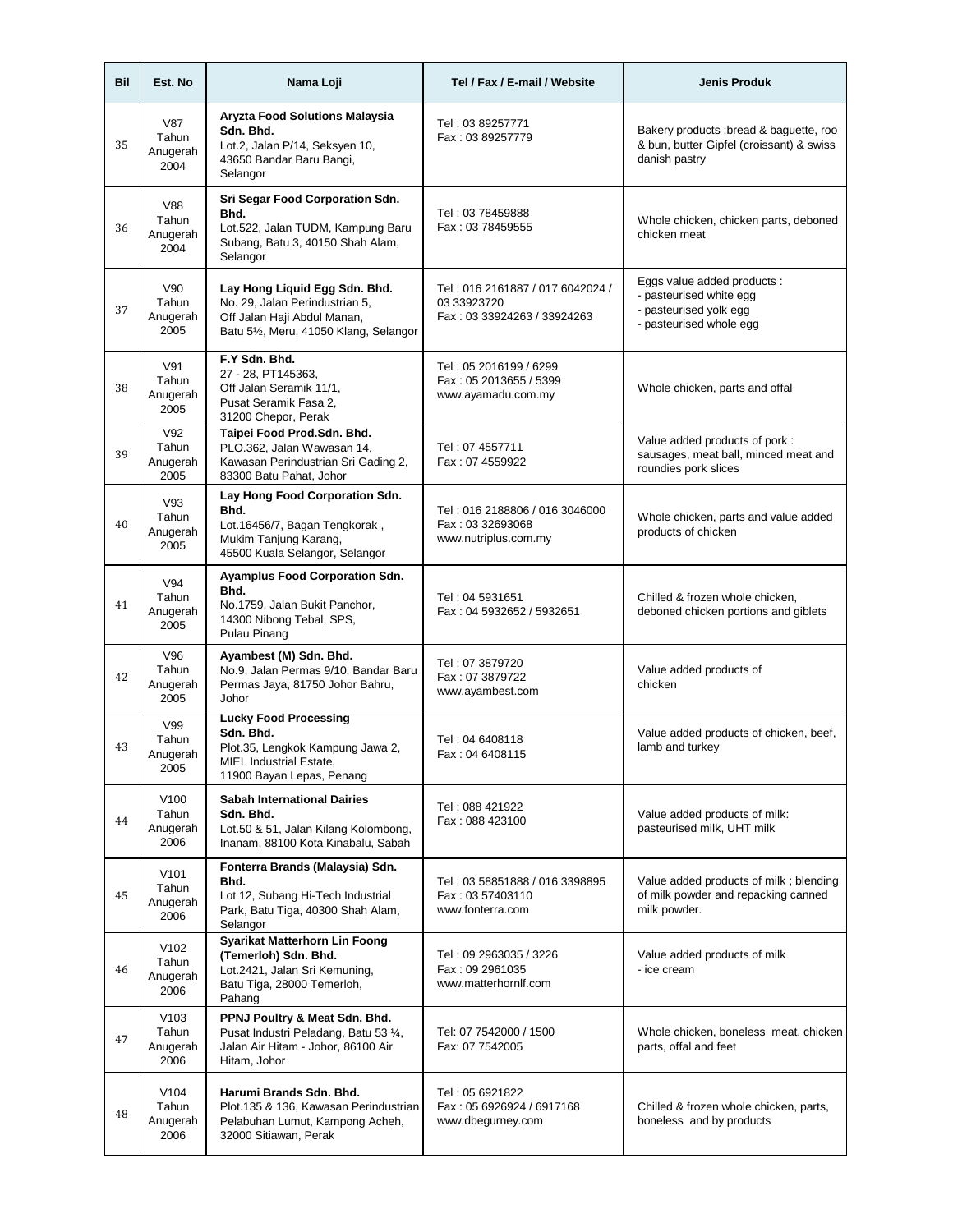| Bil | Est. No                                       | Nama Loji                                                                                                                                                     | Tel / Fax / E-mail / Website                                     | <b>Jenis Produk</b>                                                                                                                                                                                                                                   |
|-----|-----------------------------------------------|---------------------------------------------------------------------------------------------------------------------------------------------------------------|------------------------------------------------------------------|-------------------------------------------------------------------------------------------------------------------------------------------------------------------------------------------------------------------------------------------------------|
| 49  | V <sub>105</sub><br>Tahun<br>Anugerah<br>2006 | Luan Cheong Food Industries Sdn.<br>Bhd.<br>No.53 & 55 & 57, Jalan Bunga Melur 3,<br>Kawasan Perindustrian Kecil Suria<br>Jaya, 56000 Cheras,<br>Kuala Lumpur | Tel: 03 91016618 / 9618<br>Fax: 03 91016617<br>www.lcf.com.my    | Value added products of porks;<br>pork frankfurter, pork ham, chinese pork<br>sausages, pork meat ball, preserved<br>pork meat, cured duck meat                                                                                                       |
| 50  | V106<br>Tahun<br>Anugerah<br>2006             | Kyros Food Industries Sdn. Bhd.<br>No.12, Jalan Segambut Lentang,<br>51200 Kuala Lumpur                                                                       | Tel: 03 62592887<br>Fax: 03 62591887                             | Value added products of beef, chicken<br>and lamb                                                                                                                                                                                                     |
| 51  | V108<br>Tahun<br>Anugerah<br>2007             | DCH Contract Manufacturing Sdn.<br>Bhd.<br>Lot.6, Persiaran Perusahaan, Seksyen<br>23, Kawasan Perusahan Shah Alam,<br>40300 Shah Alam, Selangor              | Tel: 03 55412888<br>Fax: 03 55425881<br>www.idsmanufacturing.com | Value added products of milk<br>(cereal, milk powder, horlicks & UHT<br>milk)                                                                                                                                                                         |
| 52  | V111<br>Tahun<br>Anugerah<br>2007             | Besfomec Industries Sdn. Bhd.<br>Lot.1, Kawasan Perindustrian Alor<br>Gajah III, Daerah Alor Gajah,<br>78000 Melaka                                           | Tel: 06 5566837<br>Fax: 06 5562087<br>www.besfomec.com           | Value added of Chicken Essence and<br><b>Bird's Nest</b>                                                                                                                                                                                              |
| 53  | V112<br>Tahun<br>Anugerah<br>2007             | LTC Ayam Sdn. Bhd.<br>367, MK 3, Jalan Tasek,<br>14200 Sungai Bakap, SPS,<br>Pulau Pinang                                                                     | Tel: 04 5831201<br>Fax: 04 5831203<br>www.ltcayam.com            | Whole chicken and chicken parts                                                                                                                                                                                                                       |
| 54  | V113<br>Tahun<br>Anugerah<br>2008             | Tip Top Meat Sdn. Bhd.<br>Lot.17840, Off Jalan Rawang-Batang<br>Berjuntai, Mukim Serendah, Ulu<br>Selangor, P.O Box 231, 45600 Batang<br>Berjuntai, Selangor  | Tel: 03 61041031<br>h/p: 019 3063111<br>Fax: 03 20502619         | Chilled and frozen carcass, pork part<br>(bone-in and boneless) and offal                                                                                                                                                                             |
| 55  | V114<br>Tahun<br>Anugerah<br>2008             | Haco Asia Pacific Sdn. Bhd.<br>Lot. 5, Jalan Sungai Kayu Ara 32/37,<br>Taman Berjaya, Seksyen 32, 40460<br>Shah Alam, Selangor                                | Tel: 03 57406892 ext: 201<br>Fax: 03 57406895                    | Seasoning, soups, stocks chicken and<br>beef                                                                                                                                                                                                          |
| 56  | V115<br>Tahun<br>Anugerah<br>2008             | U.B. Food Sdn. Bhd.<br>No.7, Jalan Sri Plentong 5,<br>Taman Perindustrian Sri Plentong,<br>81750 Masai, Johor Bahru, Johor                                    | Tel: 07 3881940<br>Fax: 07 3881941<br>www.cifoodsb.com           | Sausage, sausage slice, meatball,<br>Taiwan meatball, Taiwanese sausage,<br>pork luncheon meat (pork & chicken)                                                                                                                                       |
| 57  | V117<br>Tahun<br>Anugerah<br>2008             | Q-Q Food Industry Sdn. Bhd.<br>Lot.8, Jalan 14, Off Jalan 10,<br>Kampung Cheras Baru,<br>56100 Cheras, Kuala Lumpur                                           | Tel: 03 42975862<br>Fax: 03 42975868                             | Value added products of porks, poultry,<br>duck. mutton and seafood                                                                                                                                                                                   |
| 58  | V118<br>Tahun<br>Anugerah<br>2008             | Safe Food Corporation (M) Sdn.<br>Bhd.<br>Lot.No.3, Jalan Modal 23/2, Seksyen<br>23, Kawasan MIEL, Phase 8,<br>40000 Shah Alam, Selangor                      | Tel: 03 55488366<br>Fax: 03 55488266<br>www.safefood.com.my      | Pasteurized shell egg, Pasteurized DHA<br>egg, Pasteurized ONSEN egg                                                                                                                                                                                  |
| 59  | V119<br>Tahun<br>Anugerah<br>2008             | Kerry Ingredients (M) Sdn. Bhd.<br>5496, Lorong Mak Mandin 5,<br>Kawasan Perindustrian Mak Mandin,<br>13400 Butterworth, Pulau Pinang                         | Tel: 04 3240500<br>Fax: 04 3240600<br>www.kerryasia.com          | Cheese & dairy flavouring                                                                                                                                                                                                                             |
| 60  | V <sub>120</sub><br>Tahun<br>Anugerah<br>2008 | Len Fa Medical Supplies (M) Sdn.<br>Bhd.<br>Lot.41, Jalan BRP 9/2B, Kawasan<br>Perindustrian Taman Bukit Rahman<br>Putra, 47000 Sungai Buloh, Selangor        | Tel: 03 61573232<br>Fax: 03 61579982<br>www.enfa.com.my          | Bird's Nest - with rock sugar, rainbow<br>3+3 collagen, camberyn, golden rabbit,<br>American ginseng, aloe vera extract<br>fibers, imperial concentrated, American<br>ginseng and rock sugar, hwa tuo<br>floweristy royal honey, cambery madu<br>asli |
| 61  | V122<br>Tahun<br>Anugerah<br>2008             | <b>Kerabat Processing House</b><br>(Pedas) Sdn. Bhd.<br>PT.1769, Kawasan MIEL Pedas Halal<br>Park, 71400 Rembau,<br>Negeri Sembilan                           | Tel: 06 6854333<br>Fax: 06 6854888                               | Whole chicken, parts, offals and feet                                                                                                                                                                                                                 |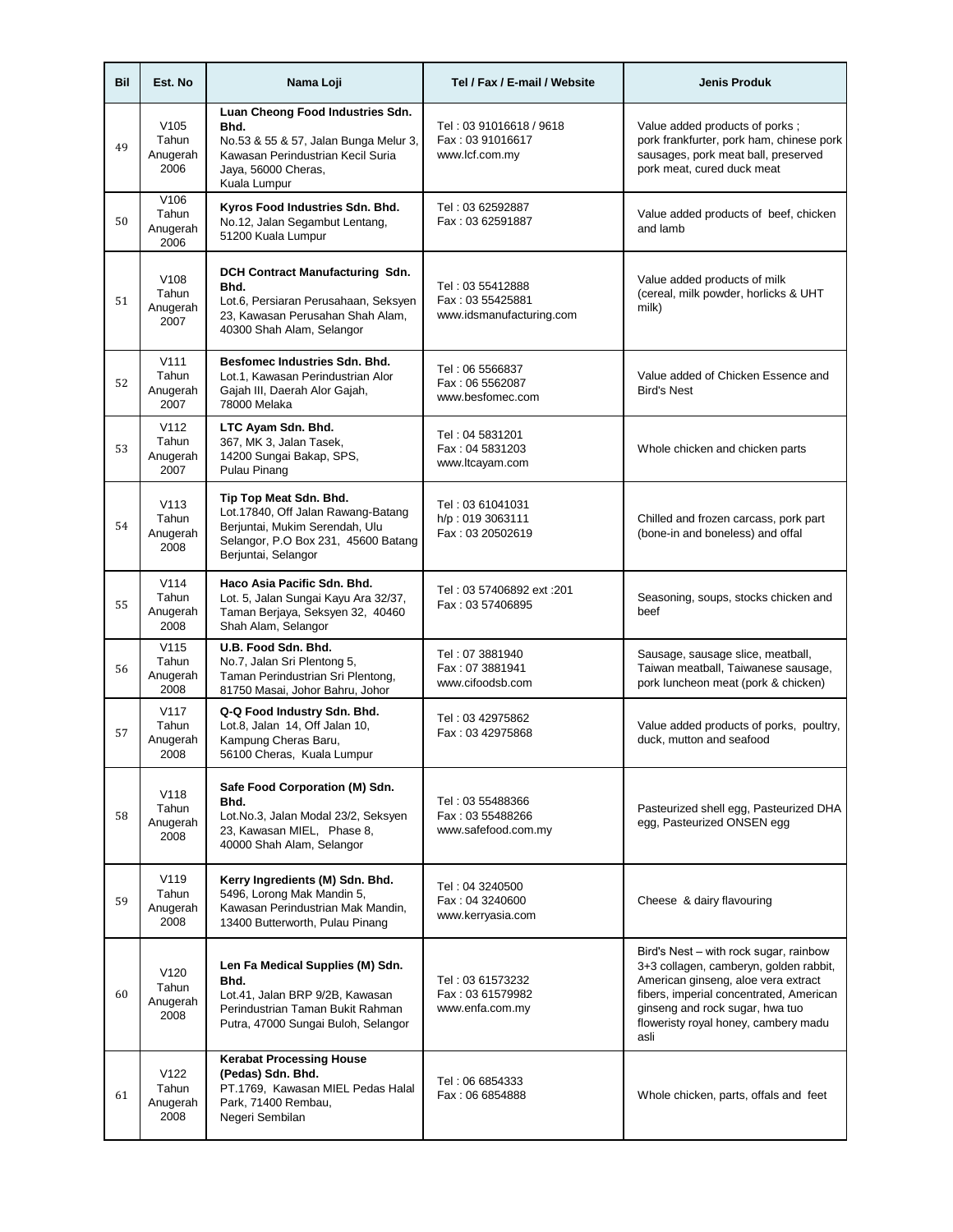| Bil | Est. No                                       | Nama Loji                                                                                                                                               | Tel / Fax / E-mail / Website                                                        | <b>Jenis Produk</b>                                                                                                                                                                                   |
|-----|-----------------------------------------------|---------------------------------------------------------------------------------------------------------------------------------------------------------|-------------------------------------------------------------------------------------|-------------------------------------------------------------------------------------------------------------------------------------------------------------------------------------------------------|
| 62  | V123<br>Tahun<br>Anugerah<br>2009             | Miami Food Products Sdn. Bhd.<br>26, Jalan Pantai Miami,<br>11100 Batu Ferringhi, Pulau Pinang                                                          | Tel: 04 8993545 / 8992104<br>Fax: 04 8993585 / 8943585<br>www.miamifood.com.my      | Value added products of<br>poultry, beef, duck, lamb, deer<br>and turkey                                                                                                                              |
| 63  | V125<br>Tahun<br>Anugerah<br>2009             | <b>HLRB Processing Sdn. Bhd.</b><br>$Lot.1828 - 1830.$<br>Mukim Of Serkam,<br>77300 Merlimau, Melaka                                                    | Tel: 06 2695633<br>Fax: 06 2695699<br>www.huatlai.com                               | Whole chicken (fresh, chilled and<br>frozen), Chicken Parts (6,9 & 12<br>pieces cuts), offals (liver, gizzard &<br>feet), deboned (sbb, sbl, carcass, skin,<br>fat & fillet) and value added products |
| 64  | V126<br>Tahun<br>Anugerah<br>2009             | F & B Nutrition Sdn. Bhd.<br>Lot.2234, Jalan Rajawali, Batu 9,<br>Kampung Kebun Baru, 42500 Telok<br>Panglima Garang, Kuala Langat,<br>Selangor         | Tel: 03 31221236 / 2235 / 92351<br>Fax: 03 31221237<br>www.fnb.com.my               | Value added products of milk creamer,<br>evaporated milk, and sweetened<br>condensed milk                                                                                                             |
| 65  | V127<br>Tahun<br>Anugerah<br>2009             | FFM Further Processing Sdn. Bhd.<br>Lot. 2, Jalan Perigi Nenas 6/1 KS 11,<br>Taman Perindustrian Pulau Indah,<br>42920 Pulau Indah, Selangor            | Tel: 03 31011338 / 1018<br>h/p: 019 3558389<br>Faxs: 03 31011020<br>www.ffmb.com.my | Value added product chicken; nugget,<br>burger and frankfurther                                                                                                                                       |
| 66  | V128<br>Tahun<br>Anugerah<br>2009             | Malaysia Milk Sdn. Bhd.<br>No.7, Jalan 19/1,<br>46300 Petaling Jaya,<br>Selangor, Darul Ehsan                                                           | Tel: 03 79554388 / 79579560<br>Fax: 03 79552097 / 79576739<br>www.mmsb.com.my       | Value added products of milk                                                                                                                                                                          |
| 67  | V <sub>129</sub><br>Tahun<br>Anugerah<br>2009 | Yakult (Malaysia) Sdn. Bhd.<br>No.276, Jalan Haruan 1, Oakland<br>Industrial Park, 70300 Seremban,<br>Negeri Sembilan.                                  | Tel: 06 6012020<br>Fax: 06 6013939<br>www.yakult.com.my                             | <b>Yakult Ace</b><br>Yakult Ace Light                                                                                                                                                                 |
| 68  | V <sub>130</sub><br>Tahun<br>Anugerah<br>2009 | <b>Herculean Food Industries</b><br>Sdn. Bhd.<br>Lot PT.6913, Kawasan Perindustrian<br>Taman Tasik Utama, Mukim Bukit<br>Katil, 75450 Air Keroh, Melaka | Tel: 06 2315315 / 2315348<br>Fax: 06 2315318<br>www.herculeanfood.com.my            | Birds Nest, Chicken Essence,                                                                                                                                                                          |
| 69  | V132<br>Tahun<br>Anugerah<br>2010             | Polar Ice Cream Sdn. Bhd.<br>Lot 10, Jalan CJ 1/1, MIEL Industrial<br>Estate, Batu 11, Jalan Balakong,<br>43200 Selangor                                | Tel: 03 90757425 / 26 / 90740886<br>Fax: 03 90741152                                | Value added of milk - Ice Cream                                                                                                                                                                       |
| 70  | V133<br>Tahun<br>Anugerah<br>2010             | Sydney Cake House Sdn. Bhd.<br>No.13, Jalan Warden U1/76, Taman<br>Perindustrian Batu Tiga,<br>40150 Shah Alam, Selangor                                | Tel: 03 55191562 / 55126852<br>Fax: 03 55192063                                     | Bakery products: Puff pasry, Pie, Shell<br>curry puff, Croissant, Pizza, Portuguese<br>egg tart, Cheese cake                                                                                          |
| 71  | V134<br>Tahun<br>Anugerah<br>2010             | Auric Pacific Food Processing Sdn.<br>Bhd.<br>Lot.9 & 11, Jalan Pahat 16/8A,<br>Seksyen 16, 42000 Shah Alam,<br>Selangor                                | Tel: 03 55111223<br>Fax: 03 55121025                                                | Value added products of milk; fat<br>spread & margarine (chilled - buttercup,<br>unsalted buttercup, toucan, star bakers,<br>Non chilled - buttercup), Twin Cows                                      |
| 72  | V135<br>Tahun<br>Anugerah<br>2010             | Kompleks Abatoir Senawang<br>Seremban Jabatan Perkhidmatan<br>Veterinar<br>P.O. Box 187, 70720 Senawang<br>Seremban, Negeri Sembilan                    | Tel: 06 6775126<br>Fax: 06 6784201                                                  | Beef carcass and offal, lamb carcass<br>and offal, mutton carcass and offal,<br>buffalo carcass and offal                                                                                             |
| 73  | V136<br>Tahun<br>Anugerah<br>2010             | Genius Revolution Sdn. Bhd.<br>Lot. 5A&M, 6A&M, Kompleks<br>Selayang, Batu 81/2, Jalan Ipoh, 68100<br>Batu Caves, Selangor.                             | Tel: 03 61365168<br>Fax: 03 61360178                                                | Value added products of brid nest drink                                                                                                                                                               |
| 74  | V137<br>Tahun<br>Anugerah<br>2010             | <b>Secret Recipe Manufacturing</b><br>Sdn. Bhd.<br>No. 42, Jalan SS 25/28,<br>Taman Mayang,<br>47301 Petaling Jaya, Selangor.                           | Tel: 03 78061555 ext: 214<br>Fax: 03 78034891                                       | Value added products of chicken<br>and beef (bakery products)                                                                                                                                         |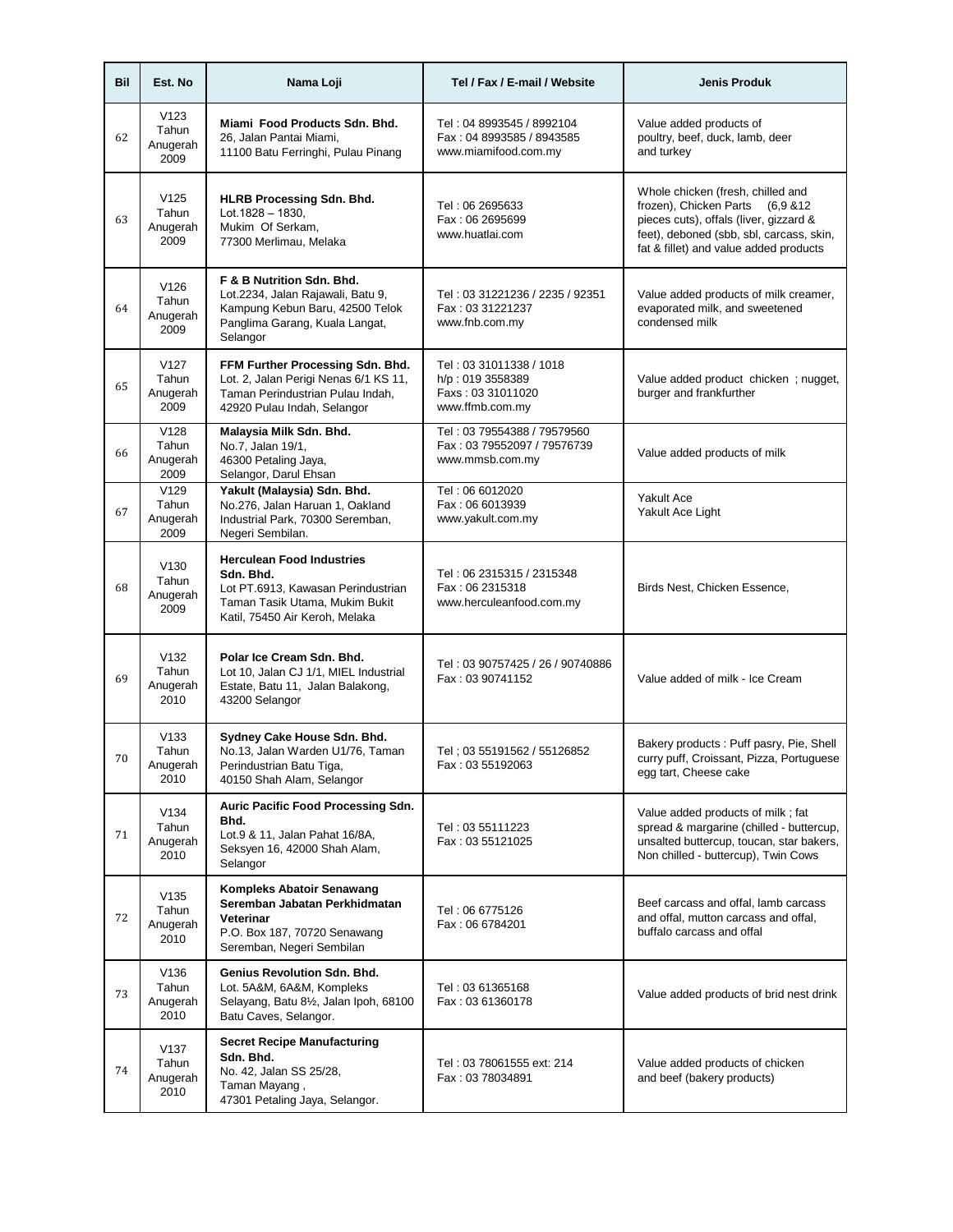| Bil | Est. No                                       | Nama Loji                                                                                                                                                                          | Tel / Fax / E-mail / Website                                            | <b>Jenis Produk</b>                                                                                                                                                                                |
|-----|-----------------------------------------------|------------------------------------------------------------------------------------------------------------------------------------------------------------------------------------|-------------------------------------------------------------------------|----------------------------------------------------------------------------------------------------------------------------------------------------------------------------------------------------|
| 75  | V <sub>138</sub><br>Tahun<br>Anugerah<br>2010 | Fishergold Food Industries Sdn.<br>Bhd.<br>Plot.117-118, Lorong Perusahaan<br>Bukit Minyak 12, Kawasan Perusahaan<br>Bukit Minyak,<br>14100<br>Seberang Perai Tengah, Pulau Pinang | Tel: 04 5084482 / 04 5084496<br>Fax: 04 5084785                         | Value added products of chicken<br>and beef                                                                                                                                                        |
| 76  | V <sub>139</sub><br>Tahun<br>Anugerah<br>2010 | <b>Ayamas Food Corporation Sdn.</b><br>Bhd.<br>Lot.1384. Kawasan Perindustrian Fasa<br>1, 81440 Bandar Tenggara, Johor                                                             | Tel: 07 8964387<br>Fax: 07 8964461                                      | Chill and Frozen whole chicken and<br>chicken parts                                                                                                                                                |
| 77  | V140<br>Tahun<br>Anugerah<br>2010             | MDD Beverage Sdn. Bhd.<br>Lot.793, Persiaran Subang Indah,<br>Off Jalan SS 13/1K, 47500 Subang<br>Jaya, Selangor.                                                                  | Tel: 03 56325588<br>Fax: 03 56377366                                    | Value added products from milk :<br>Cultured milk drinks, symbiotic cultured<br>milk drinks, strirred yogurt and yogurt<br>drinks                                                                  |
| 78  | V142<br>Tahun<br>Anugerah<br>2010             | Kewpie Malaysia Sdn. Bhd.<br>Plot.137 - 140, Serkam Industrial<br>Estate, 77300 Merlimau, Melaka.                                                                                  | Tel: 06 2636188<br>Fax: 06 2635595                                      | Value added products of egg                                                                                                                                                                        |
| 79  | V144<br>Tahun<br>Anugerah<br>2010             | Selangor Food Industries Sdn. Bhd.<br>B10, Lot 2, Kilang Berkembar Jenis B,<br>Kawasan Perindustrian MIEL, Batang<br>Kali, 44300 Batang Kali, Selangor                             | Tel: 03 60571655<br>Fax: 03 60571654                                    | Beef Burger, Beef Nugget, Beef Meat<br>Ball, Beef Minced Meat, Fried Beef<br>Burger, Chicken Burger, Chicken<br>Nugget, Chicken Meat Ball, Chicken<br>Minced Meat, Mutton Burger, Mutton<br>Nugget |
| 80  | V145<br>Tahun<br>Anugerah<br>2011             | <b>Solid Taste Food Manufacturing</b><br>Sdn. Bhd.<br>4 & 6, Jalan Utarid U5/15 (PS),<br>Seksyen U5 (Panasuria),<br>40150 Shah Alam, Selangor.                                     | Tel: 03 78423315<br>Fax: 03 78423317                                    | Value added products of pork, chicken<br>and turkey                                                                                                                                                |
| 81  | V146<br>Tahun<br>Anugerah<br>2011             | Brand's Suntory (Malaysia) Sdn.<br>Bhd.<br>No.5, Jalan Astaka U8/88,<br>Seksyen U8, Bukit Jelutong,<br>40150 Shah Alam, Selangor                                                   | Tel: 03 78448686<br>Fax: 03 78448777                                    | Value added products of Chicken<br><b>Essence and Bird's Nest</b>                                                                                                                                  |
| 82  | V147<br>Tahun<br>Anugerah<br>2011             | <b>Hung Thong Food Technology</b><br>Sdn. Bhd.<br>Plot.105, Jalan Perindustrian<br>Bukit Minyak 2, Kawasan Perindustrian<br>Bukit Minyak,<br>14000 Bukit<br>Mertajam, Penang.      | Tel: 04 5023677<br>Fax: 04 5023678                                      | Value added products of beef, chicken,<br>duck, mutton and<br>egg                                                                                                                                  |
| 83  | V148<br>Tahun<br>Anugerah<br>2011             | De Luxe Circle (M) Sdn. Bhd.<br>No.2 Jalan Wira 3, Taman Tan Sri<br>Yaacob, 81300 Skudai, Johor.                                                                                   | Tel: 07 5112889<br>Fax: 07 5112890                                      | Value added products of pork                                                                                                                                                                       |
| 84  | V149<br>Tahun<br>Anugerah<br>2011             | Promac Enterprises Sdn. Bhd.<br>Lot.3430, Jalan Keretapi Lama,<br>Batu 81/2, Jalan Kapar,<br>42200 Klang, Selangor.                                                                | Tel: 03 32506900<br>Fax: 03 32508501                                    | Value added of Milk powder, dairy<br>products butter ghee, shortening                                                                                                                              |
| 85  | V151<br>Tahun<br>Anugerah<br>2011             | Pelangi Processing Sdn. Bhd.<br>No. 45, Jalan Lingkungan Raja Lumu,<br>42000 Port Klang, Selangor                                                                                  | Tel: 03 31650050 / 0162094748<br>Fax: 03 31667212                       | Chilled / Frozen Chicken:<br>Whole Bird, Piece Cut Products,<br>Debone Products, Chicken Parts<br>Products and chilled by products                                                                 |
| 86  | V152<br>Tahun<br>Anugerah<br>2011             | Sunshine Region Sdn. Bhd.<br>No. 9, 10 & 11, 1st Floor, Jalan SP<br>12A, Taman Sri Putra, 47000 Sungai<br>Buloh, Selangor                                                          | Tel: 03 7803381 / 78033072 /<br>61502850<br>Fax: 03 78033035 / 61402579 | Bird Nest (cleaned raw EBN)                                                                                                                                                                        |
| 87  | V153<br>Tahun<br>Anugerah<br>2011             | PK Agro - Industrial Produts (M)<br>Sdn. Bhd.<br>PT. 98, Senawang Industrial Estate,<br>70450 Seremban,<br>Negeri Sembilan                                                         | Tel: 06 6783332 / 6778429<br>Fax: 06 6797973                            | Value added products of chicken, duck<br>and egg                                                                                                                                                   |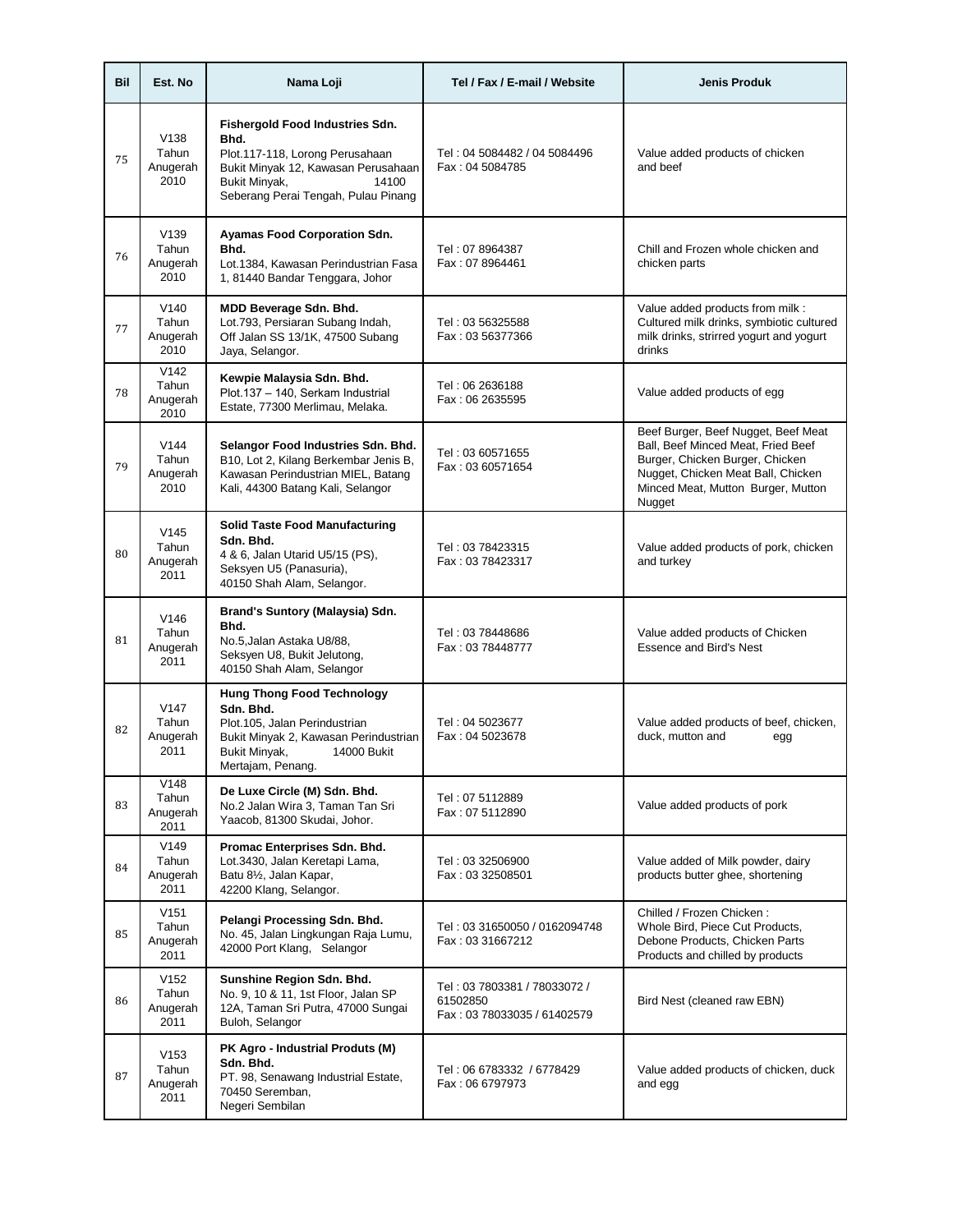| Bil | Est. No                                                           | Nama Loji                                                                                                                                                                                | Tel / Fax / E-mail / Website                                             | <b>Jenis Produk</b>                                                                                |
|-----|-------------------------------------------------------------------|------------------------------------------------------------------------------------------------------------------------------------------------------------------------------------------|--------------------------------------------------------------------------|----------------------------------------------------------------------------------------------------|
| 88  | V154<br>Tahun<br>Anugerah<br>2011                                 | <b>Intercontinental Specialty</b><br>Fats Sdn. Bhd.<br>Lot.12459, Batu 331/2, Jalan Banting-<br>Dengkil, 43800 Dengkil,<br>Selangor.                                                     | Tel: 03 87686688<br>Fax: 03 87680088                                     | Value added products of milk, margarine<br>GA                                                      |
| 89  | V155<br>Tahun<br>Anugerah<br>2011                                 | <b>Bee Chun Heng FoodStuff</b><br>Sdn. Bhd.<br>No.20 & 22, Jalan Istimewa 4, Taman<br>Perindustrian Cemerlang, 81800 Ulu<br>Tiram, Johor.                                                | Tel: 07 8610266<br>Fax: 07 8610259                                       | Value added products of chicken<br>and pork                                                        |
| 90  | V157<br>Tahun<br>Anugerah<br>2021                                 | Ayam Kempas Food Industies<br>Sdn. Bhd.<br>Lot 429, Jalan Seelong Jaya 13,<br>81400 Senai, Johor.                                                                                        | Tel: 07 5986545<br>Fax: 07 5985145                                       | Whole chicken, and chicken parts<br>(bone-in or boneless)                                          |
| 91  | V <sub>158</sub><br>Tahun<br>Anugerah<br>2012                     | Zheng Food (M) Sdn. Bhd.<br>No.8, Jalan P4/3, Seksyen 4,<br>Bandar Teknologi Kajang,<br>43500 Semenyih, Selangor.                                                                        | Tel: 03 87249308<br>Fax: 03 87249309                                     | Frozen Food dim sum                                                                                |
| 92  | V159<br>Tahun<br>Anugerah<br>2012                                 | Premium Fats Sdn. Bhd.<br>Plo.66, Jalan Timah Dua, Pasir<br>Gudang Industrial Estate,<br>81700 Pasir Gudang, Johor.                                                                      | Tel: 07 2596530<br>Fax: 07 2514492                                       | Value added products of milk;<br>margarines, butter blends, shorterning                            |
| 93  | V <sub>161</sub><br>Tahun<br>Anugerah<br>2012                     | <b>LKT Food Industries Sdn. Bhd.</b><br>PTD.149231, Jalan Berjaya 8,<br>Taman Perindustrian Berjaya,<br>81200 Johor Bahru, Johor.                                                        | Tel: 07 5560722<br>Fax: 07 5560272                                       | Value added products of chicken, beef<br>and milk                                                  |
| 94  | V <sub>162</sub><br>Tahun<br>Anugerah<br>2012                     | Tian Ma Bird Nest Sdn. Bhd.<br>228 - 234, Taman Kampian, Jalan<br>Sekerat, 08000 Sungai Petani,<br>Kedah.                                                                                | Tel: 04 4206866<br>Fax: 04 4206868                                       | Raw Clean EBN (Dry and Frozen)                                                                     |
| 95  | V <sub>163</sub><br>Tahun<br>Anugerah<br>2012                     | HR Manufacturing Sdn. Bhd.<br>Lot. 808 Jalan Kampung Batin,<br>Mergong,<br>05710, Alor Setar, Kedah.                                                                                     | Tel: 04 7302013 / 2015 / 2016 /<br>2009 / 2006<br>Fax: 04 7301990 / 1996 | Hi Goat Milk Powder, Hi Goat<br>Premuim                                                            |
| 96  | V <sub>164</sub><br>Tahun<br>Anugerah<br>2012                     | Kuan Wellness Sdn. Bhd.<br>Lot.408, Jalan Tanjung Layang,<br>Kampung Tanjung Layang, Mukim<br>Batu, 42800 Tanjung Sepat,<br>Selangor.                                                    | Tel: 03 33192126 / 012 2990766<br>Fax: 03 31481130                       | Raw Clean Edible Bird Nest                                                                         |
| 97  | V <sub>165</sub><br>Tahun<br>Anugerah<br>2012                     | <b>Ecolite Biotech Manufacturing</b><br>Sdn. Bhd.<br>Lot 9284 & 9285, Jalan Yong Peng, Sri<br>Medan, 83400 Batu Pahat, Johor.                                                            | Tel: 07 4850055<br>Fax: 07 4858055                                       | Value added products of Bird's Nest<br>with Rock Sugar, Essence<br>of<br>Chicken & Raw Bird's Nest |
| 98  | V <sub>166</sub><br>Tahun<br>Anugerah<br>2012                     | <b>F&amp;N Dairies Manufacturing Sdn.</b><br>Bhd.<br>Lot. 56, Jalan Sungai Pinang 4/5,<br>Selangor Halal Hub, Taman<br>Perindustrian Pulau Indah, Fasa 2,<br>42920 Pulau Indah, Selangor | Tel: 03 79526103 / 03 33772000<br>Fax: 03 79526141 / 31012399            | Evaporated Milk, Sweetened<br>Condensed Milk, Sterilized Milk                                      |
| 99  | V <sub>167</sub><br>Tahun<br>Anugerah<br>2012<br>Export-<br>China | <b>Wing Shen Food Industries</b><br>Sdn.Bhd.<br>No.221, 11 MILE, Kota Padawan,<br>93250 Kuching, Sarawak                                                                                 | Tel: 082 614054<br>Fax: 082 619695<br>H/P: 014 6926813                   | Raw Clean Edible Bird Nest                                                                         |
| 100 | V168<br>Tahun<br>Anugerah<br>2012<br>Export-<br>China             | DaMa DingJi YanWo Sdn. Bhd.<br>No. 6, Jalan Pontian Maju Utama,<br>Taman Perindustrian Pontian Maju,<br>82000 Pontian, Johor                                                             | Tel: 07 6881328<br>Fax: 07 6869328<br>H/P: 0167648502                    | Raw Clean Edible Bird Nest                                                                         |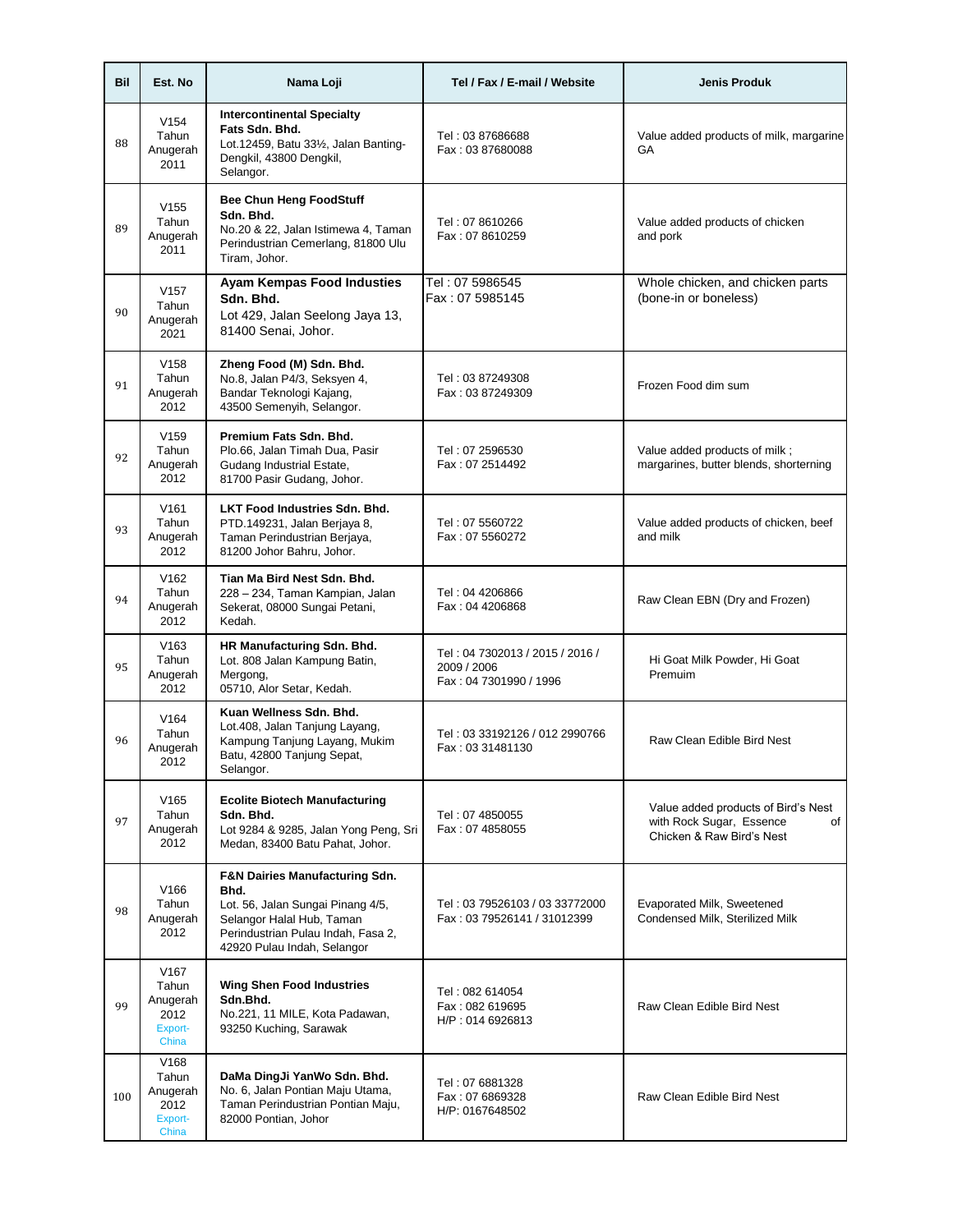| Bil | Est. No                                       | Nama Loji                                                                                                                                                                                                                                                       | Tel / Fax / E-mail / Website                                  | <b>Jenis Produk</b>                                                                                                                          |
|-----|-----------------------------------------------|-----------------------------------------------------------------------------------------------------------------------------------------------------------------------------------------------------------------------------------------------------------------|---------------------------------------------------------------|----------------------------------------------------------------------------------------------------------------------------------------------|
| 101 | V <sub>169</sub><br>Tahun<br>Anugerah<br>2012 | Egg Tech Manufacturing Sdn. Bhd.<br>No.10, Jalan TIAJ 2/6, Taman Industri<br>Alam Jaya, Bandar Puncak Alam,<br>Mukim ljok,<br>42300 Kuala Selangor,<br>Selangor                                                                                                 | Tel: 03 60389110 / 9210<br>Fax: 03 60389310                   | Pasteurised Chilled / Frozen Liquid<br>Whole Egg, Pasteurized Chilled /<br>Frozen Liquid Egg White, Pasteurized<br>Chilled / Frozen Egg Yolk |
| 102 | V <sub>170</sub><br>Tahun<br>Anugerah<br>2012 | Sai Kim Enterprise Sdn. Bhd.<br>No. 7, Jalan BP 4/5,<br>Kawasan Industri.<br>Bandar Bukit Puchong,<br>47100 Puchong, Selangor                                                                                                                                   | Tel: 03 80601888 / 016 2288097<br>Fax: 03 80683931 / 80682200 | Raw Clean Edible Bird Nest                                                                                                                   |
| 103 | V171<br>Tahun<br>Anugerah<br>2012             | Fuciphagus Agritech Sdn. Bhd.<br>54 & 56, Jalan Perai Utama 1,<br>Taman Perai Utama,<br>13600 Prai, Butterworth,<br>Pulau Pinang                                                                                                                                | Tel: 016 4468468 / 016 4141116<br>Fax: 04 3988113             | Raw Clean Edible Bird Nest                                                                                                                   |
| 104 | V <sub>172</sub><br>Tahun<br>Anugerah<br>2012 | <b>Mohamad Armiya Food</b><br>Industries Sdn. Bhd.<br>No.19 & 21, Jalan Canggih 3, Taman<br>Perindustrian Desa Cemerlang,<br>81800 Ulu Tiram, Johor                                                                                                             | Tel: 07 8611207 /<br>0177558898/0167643368<br>Fax: 07 8616208 | Beef ball                                                                                                                                    |
| 105 | V173<br>Tahun<br>Anugerah<br>2012             | Yen Pao Lai (M) Sdn. Bhd.<br>No. 35A, First Floor, Jalan Putra<br>Square 3, Putra Square (China Town),<br>25200 Kuantan, Pahang                                                                                                                                 | Tel: 09 5173236 / 012 6459876<br>Fax: 09 5173237              | Bird Nest (raw cleaned EBN)                                                                                                                  |
| 106 | V174<br>Tahun<br>Anugerah<br>2012             | Muda Mewah Foods Sdn. Bhd.<br>No. 2 & 4, Jalan TPK 1/3, Taman<br>Perindustrian Kinrara, 47100 Puchong,<br>Selangor                                                                                                                                              | Tel: 03 80751059<br>Fax: 03 80751244                          | Value added products of chicken, beef<br>and lamb                                                                                            |
| 107 | V <sub>175</sub><br>Tahun<br>Anugerah<br>2012 | Precious Flavours Sdn. Bhd.<br>Lot.2260, Pending Industrial Estate,<br>Jalan Semangat, Section 66, KTLD,<br>93450 Kuching, Sarawak.<br><b>ATAU</b><br>4KM, Off Main Kuching-Serian-Seri<br>Aman Highways, 48 East Of Serian,<br>Pasir Putih, Simunjan, Sarawak. | Tel: 082 330479<br>Fax: 082 330945                            | Chill and Frozen Pork Carcass, Pork<br>offals                                                                                                |
| 108 | V176<br>Tahun<br>Anugerah<br>2012             | C.S. Choice Food Industries Sdn.<br>Bhd.<br>Lot.999, Section 66, Jalan Keluli,<br>Bintawa Industrial Estate, 93450<br>Kuching, Sarawak.                                                                                                                         | Tel: 082 336168<br>Fax: 082 336168                            | Value added products of<br>chicken and beef                                                                                                  |
| 109 | V177<br>Tahun<br>Anugerah<br>2012             | Nest World Sdn. Bhd.<br>No. 29, 31 & 33, Jalan Ibrahim,<br>81900 Kota Tinggi, Johor                                                                                                                                                                             | Tel: 07 8836222<br>Fax: 07 8823622                            | Raw - clean Edible Bird Nest                                                                                                                 |
| 110 | V178<br>Tahun<br>Anugerah<br>2012             | Malaysian Yoghurt Company Sdn.<br>Bhd.<br>459 - 460, Jalan 7/17,<br>Kawasan Industri Nilai 7,<br>71800 Nilai, Negeri Sembilan.                                                                                                                                  | Tel: 06 7591436 / 016 6265849<br>Fax: 06 7591424              | Value added products of milk                                                                                                                 |
| 111 | V179<br>Tahun<br>Anugerah<br>2012             | <b>CAF Food Products Sdn. Bhd.</b><br>30, Jalan P4/8,<br>Bandar Teknologi,<br>43500 Kajang, Selangor                                                                                                                                                            | Tel: 03 87233888<br>Fax: 03 87238096                          | Value added products of<br>chicken<br>and egg                                                                                                |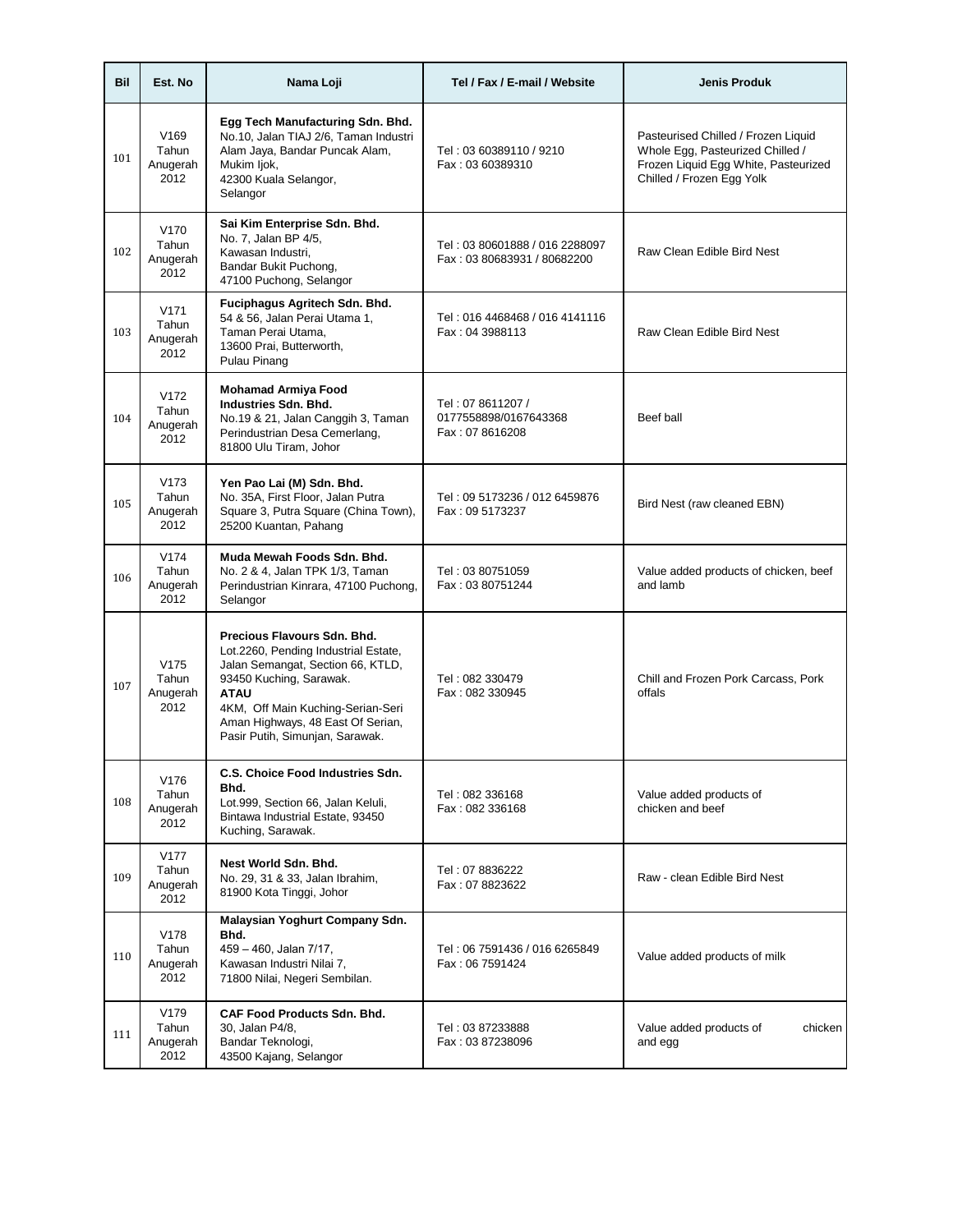| Bil | Est. No                                       | Nama Loji                                                                                                                                                                                                                                                                                                                       | Tel / Fax / E-mail / Website                    | <b>Jenis Produk</b>                                                                                                                                                                                                                                    |
|-----|-----------------------------------------------|---------------------------------------------------------------------------------------------------------------------------------------------------------------------------------------------------------------------------------------------------------------------------------------------------------------------------------|-------------------------------------------------|--------------------------------------------------------------------------------------------------------------------------------------------------------------------------------------------------------------------------------------------------------|
| 112 | V <sub>180</sub><br>Tahun<br>Anugerah<br>2013 | Ajinomoto (Malaysia) Berhad.<br>Lot.5710, Jalan Kuchai Lama, Petaling,<br>58200 Kuala Lumpur, Malaysia.                                                                                                                                                                                                                         | Tel: 03 79806958<br>Fax: 03 79811731            | Chicken meat powder, tumix<br>chicken, 'Aji-aroma' m-c1000, 'Aji-<br>aroma'm-rck300,<br>'vono'chicken,'vono'mushroom chicken,<br>'Ajinomoto' chicken stock/pati ayam,<br>Ajinomoto'chicken stock/pati ayam<br>$(\text{acsp}(me))$                      |
| 113 | V <sub>182</sub><br>Tahun<br>Anugerah<br>2013 | Swallows House Enterprise Sdn.<br>Bhd.<br>No.39, Lot. 2248, Block 71 KCLD, 1st<br>Floor, M10 Commercial Centre, Off<br>Batu 10, Jalan Penrissen, 93350<br>Kuching, Sarawak.<br>Alamat surat Menyurat ;<br>No.698D,1st Floor, Tabunan Square<br>CommorcialCenter, Lorong Keranji<br>4F, Jalan Keranji, 93350 Kuching,<br>Sarawak | Tel: 016 8955885<br>Fax: 082 368668             | Raw Clean Edible Bird Nest                                                                                                                                                                                                                             |
| 114 | V <sub>183</sub><br>Tahun<br>Anugerah<br>2013 | Ammay Enterprise Sdn. Bhd.<br>No.23, Lorong Permai 1A, Taman<br>Pandamaran Permai, Pandamaran,<br>42000 Port Klang, Selangor.                                                                                                                                                                                                   | Tel: 03 31656257 / 31656246<br>Fax: 03 31656254 | Colostrum skim milk powder                                                                                                                                                                                                                             |
| 115 | V <sub>184</sub><br>Tahun<br>Anugerah<br>2013 | Wonderful Creamery (M) Sdn. Bhd.<br>35, Jalan Kilang Satu, Jelapang<br>Industrial Estate, 30100 Ipoh, Perak.                                                                                                                                                                                                                    | Tel: 05 5262763 / 5260461<br>Fax: 05 5263042    | Value added products of milk<br>Take home & bulk with/without ripple,<br>cones ice cream, cups ice cream, soft<br>serve ice cream, cake, wafer/bar and<br>fried ice cream, sticky novelty ice cream                                                    |
| 116 | V185<br>Tahun<br>Anugerah<br>2013             | Malaysia Milk Sdn. Bhd.<br>No.22, Jalan Wawasan 1/KU7,<br>Sungai Kapar Indah,<br>42200 Klang, Selangor                                                                                                                                                                                                                          | Tel: 03 32905363<br>Fax: 03 32905359            | Value added products of milk:<br>a.UHT Milk: Full Cream, Low Fat,<br>Strawberry, Chocolate.<br>b.Canned Milk: Sweetened Creamer,<br>Sweetened Condensed Fillad Milk,<br>Vitaminised Sweetened Creamer,<br>Evaporated Filed Milk, Evaporated<br>Creamer |
| 117 | V186<br>Tahun<br>Anugerah<br>2013             | Dynavest Food Industrial Sdn. Bhd.<br>PT. No.3088, Jalan Industri 1/1,<br>Kawasan Perindustrian Gopeng,<br>31600 Gopeng, Perak.                                                                                                                                                                                                 | Tel: 05 3572819<br>Fax: 05 3573818              | Frozen whole duck, Duck parts, Duck<br>offals                                                                                                                                                                                                          |
| 118 | V <sub>187</sub><br>Tahun<br>Anugerah<br>2013 | Orient Laboratories Sdn. Bhd.<br>No.37, Jalan PS 3,<br>Taman Industri Prima Selayang<br>68100 Batu Caves, Selangor                                                                                                                                                                                                              | Tel: 03 61276431<br>Fax: 03 61278178            | organic bonmil3+milk powder, Bonlife<br>organic infrant formula milk powder,<br>Organic boncal low fat milk powder,<br>Organicfull cream milk powder, Purenat<br>Goat milk powder                                                                      |
| 119 | V188<br>Tahun<br>Anugerah<br>2013             | Yan OU Holdings (M) Sdn. Bhd.<br>Ground Floor, Wisma Hai-O,<br>Lot.11995, Batu 2, Jalan Kapar,<br>41400 Klang, Selangor                                                                                                                                                                                                         | Tel: 03 33423322<br>Fax: 03 33434257            | Raw Clean Edible Bird Nest                                                                                                                                                                                                                             |
| 120 | V189<br>Tahun<br>Anugerah<br>2013             | Gourmessa Sdn. Bhd.<br>No.2, Jalan U1/24, Seksyen U1,<br>Hicom-Glenmarie Industrial Park,<br>40150 Shah Alam, Selangor.                                                                                                                                                                                                         | Tel: 03 78051001<br>Fax: 03 78053628            | Products of chicken, beef, lamb,<br>duck & turkey                                                                                                                                                                                                      |
| 121 | V <sub>190</sub><br>Tahun<br>Anugerah<br>2013 | German Delicatessen Sdn. Bhd.<br>No.9, Jalan Lada Hitam 16/12,<br>Seksyen 16, 40000 Shah Alam,<br>Selangor.                                                                                                                                                                                                                     | Tel: 03 55193412<br>Fax: 03 55193414            | Products of chicken, beef, duck & turkey                                                                                                                                                                                                               |
| 122 | V <sub>191</sub><br>Tahun<br>Anugerah<br>2013 | Ricksen (M) Sdn. Bhd.<br>No.4, Taman Bintang, Jalan Sakeh,<br>84000 Muar, Johor.                                                                                                                                                                                                                                                | Tel: 06 9513623<br>Fax: 06 9543623              | Raw Clean Edible Bird Nest                                                                                                                                                                                                                             |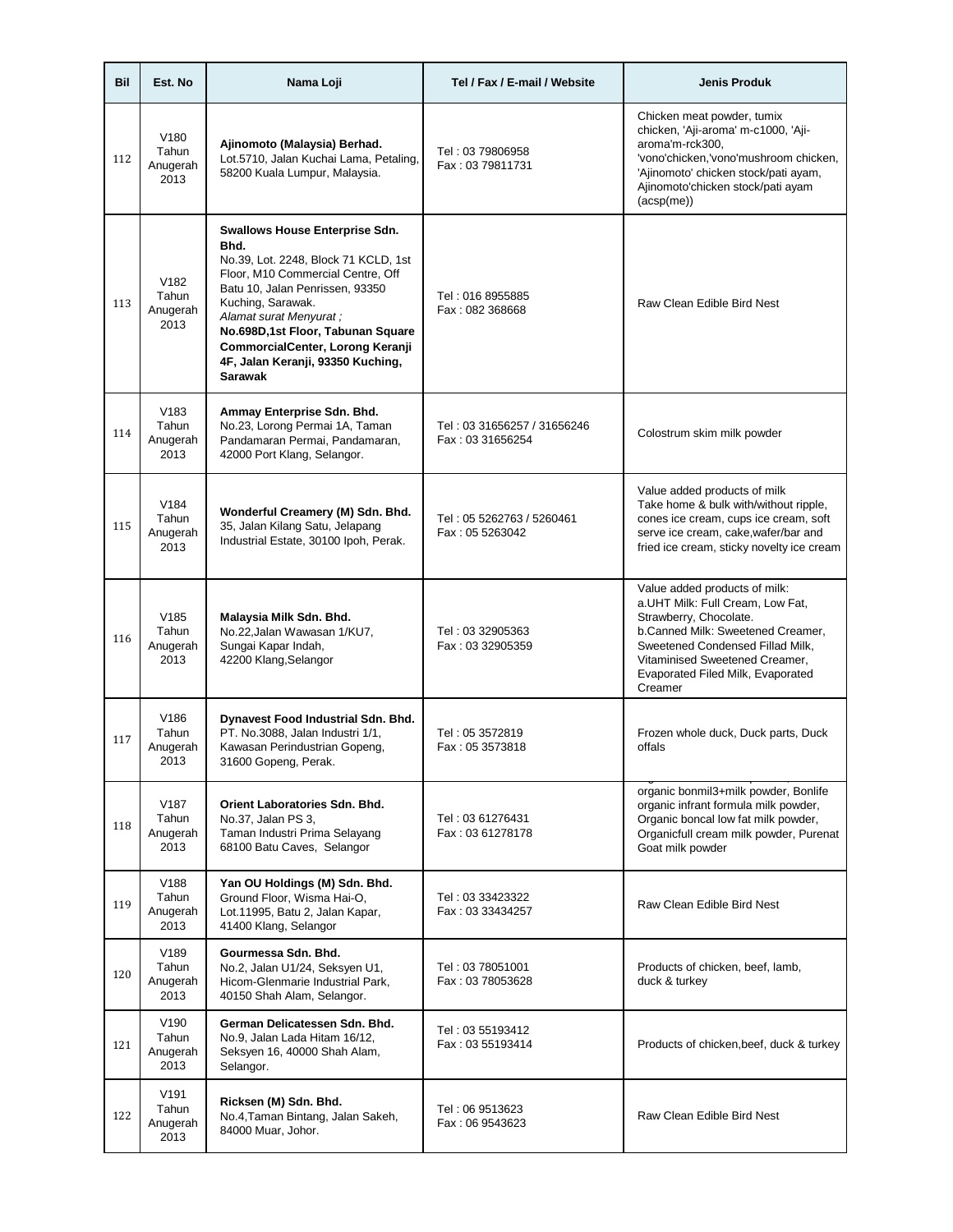| Bil | Est. No                                       | Nama Loji                                                                                                                                                                | Tel / Fax / E-mail / Website                                  | <b>Jenis Produk</b>                                                                           |
|-----|-----------------------------------------------|--------------------------------------------------------------------------------------------------------------------------------------------------------------------------|---------------------------------------------------------------|-----------------------------------------------------------------------------------------------|
| 123 | V <sub>192</sub><br>Tahun<br>Anugerah<br>2013 | Lai Hin Trading Sdn. Bhd.<br>Lot.4622, Belakang Sekolah Bagan<br>Samak, 34950 Bandar Bharu, Kedah.                                                                       | Tel: 05 7163494<br>Fax: 05 7175416                            | Salted Egg, Frozen Salted Egg Yolk dan<br>Century eggs                                        |
| 124 | V194<br>Tahun<br>Anugerah<br>2014             | Duta Sialin Biotechnology Sdn. Bhd.<br>No.3A, Jalan Payamas, Taman Industri<br>Payamas, 84900 Tangkak, Johor.                                                            | Tel: 06 9789766 / 9786776<br>Fax: 06 9791776                  | Raw clean Edible Bird Nest                                                                    |
| 125 | V <sub>195</sub><br>Tahun<br>Anugerah<br>2014 | <b>Nutrivo Dairy Industry (M)</b><br>Sdn. Bhd.<br>A25, ST500, Jalan Tunas Baru,<br>Seksyen 1/5, Kawasan MIEL,<br>78300 Masjid Tanah, Melaka.                             | Tel: 06 3843282 / 8100<br>Fax: 06 3845832<br>H/P: 012 6035220 | Value added products of milk                                                                  |
| 126 | V <sub>196</sub><br>Tahun<br>Anugerah<br>2014 | Ka Sin Success (M) Sdn. Bhd.<br>No.1, Jalan IKS M8,<br>Taman IKS Merdeka, 75350 Batu<br>Berendam, Melaka.                                                                | Tel: 06 3369991 / 92 / 93<br>Fax: 06 3369990                  | Raw clean Edible Bird Nest                                                                    |
| 127 | V <sub>197</sub><br>Tahun<br>Anugerah<br>2014 | Tricious Foods Sdn. Bhd.<br>No.14, 16 & 18, Jalan Marikh U5/175,<br>Bandar Pinggiran Subang, 40150 Shah<br>Alam, Selangor.                                               | Tel: 03 78459969<br>Fax: 03 78459970                          | Frozen Foods                                                                                  |
| 128 | V <sub>198</sub><br>Tahun<br>Anugerah<br>2014 | Kee Song Food (M) Sdn. Bhd.<br>No.19, Jalan Industri 8, Taman<br>Perindustrian Pekan Nenas,<br>81500 Pekan Nenas, Johor.                                                 | Tel: 07 6993167 / 3177<br>Fax: 07 6993111                     | Whole chicken and chicken parts<br>(bukan R/S)                                                |
| 129 | V <sub>199</sub><br>Tahun<br>Anugerah<br>2014 | Altratec Sdn. Bhd.<br>Lot.7, Jalan Laksamana 1A/KS 7,<br>Taman Sentosa, 41200 Kelang,<br>Selangor.                                                                       | Tel: 03 51628158<br>Fax: 03 51619718                          | Value added product of chicken -<br>chicken stock, chicken seasoning<br>powder (no added MSG) |
| 130 | V200<br>Tahun<br>Anugerah<br>2014             | Able Dairies Sdn. Bhd.<br>Lot. 2259, Jalan Helang,<br>Off Jalan Kebun Baru, Batu 9,<br>Jalan Klang - Banting, 42500 Telok<br>Panglima Garang, Kuala Langat,<br>Selangor. | Tel: 03 31229818 / 9895<br>Fax: 03 31221581                   | Value added product of milk -<br>Sweetened Condensed Milk,<br><b>Evaporated Milk</b>          |
| 131 | V201<br>Tahun<br>Anugerah<br>2014             | Wansern Agrotech Sdn. Bhd.<br>Lot. 723, Jalan Desa Putih 11,<br>Taman Desa Putih,<br>83700 Yong Peng, Johor.                                                             | Tel: 07 4679981 / 4672075<br>Fax: 07 4681679                  | Raw-clean Edible Bird Nest                                                                    |
| 132 | V202<br>Tahun<br>Anugerah<br>2014             | Darabif Meat Processing Sdn. Bhd.<br>Unit C, Lot.1823 & Lot.1828,<br>Jalan KPB 3, Off Jalan Balakong, Bukit<br>Belimbing, 43300 Seri Kembangan,<br>Selangor.             | Tel: 03 89626262<br>Fax: 03 89616262                          | Burger Patties (Chicken, Lamb, Beef &<br>Turkey)                                              |
| 133 | V203<br>Tahun<br>Anugerah<br>2014             | Amazing Biotech International Sdn.<br>Bhd.<br>No.4, Jalan Mega B, Taman Industri<br>Mega, 43500 Semenyih, Selangor.                                                      | Tel: 03 89321801<br>Fax: 03 87510078                          | Raw-clean Edible Bird Nest                                                                    |
| 134 | V204<br>Tahun<br>Anugerah<br>2014             | Kuala Lumpur Fried Chicken (M)<br>Sdn. Bhd.<br>No. 1 & 3, Jalan TSB 7,<br>Taman Industri Sungai Buloh,<br>47000 Sungai Buloh, Selangor.                                  | Tel: 03 61572063 / 61572069<br>Fax: 03 61572050               | Value added products of chicken                                                               |
| 135 | V205<br>Tahun<br>Anugerah<br>2014             | Victoria Crest Sdn. Bhd.<br>39, Jalan U1/30, Hicom Glenmarie<br>Industrial Park, 40150 Shah Alam,<br>Selangor.                                                           | Tel: 03 55694053<br>Fax: 03 55694663                          | Value added products of chicken, beef<br>and lamb                                             |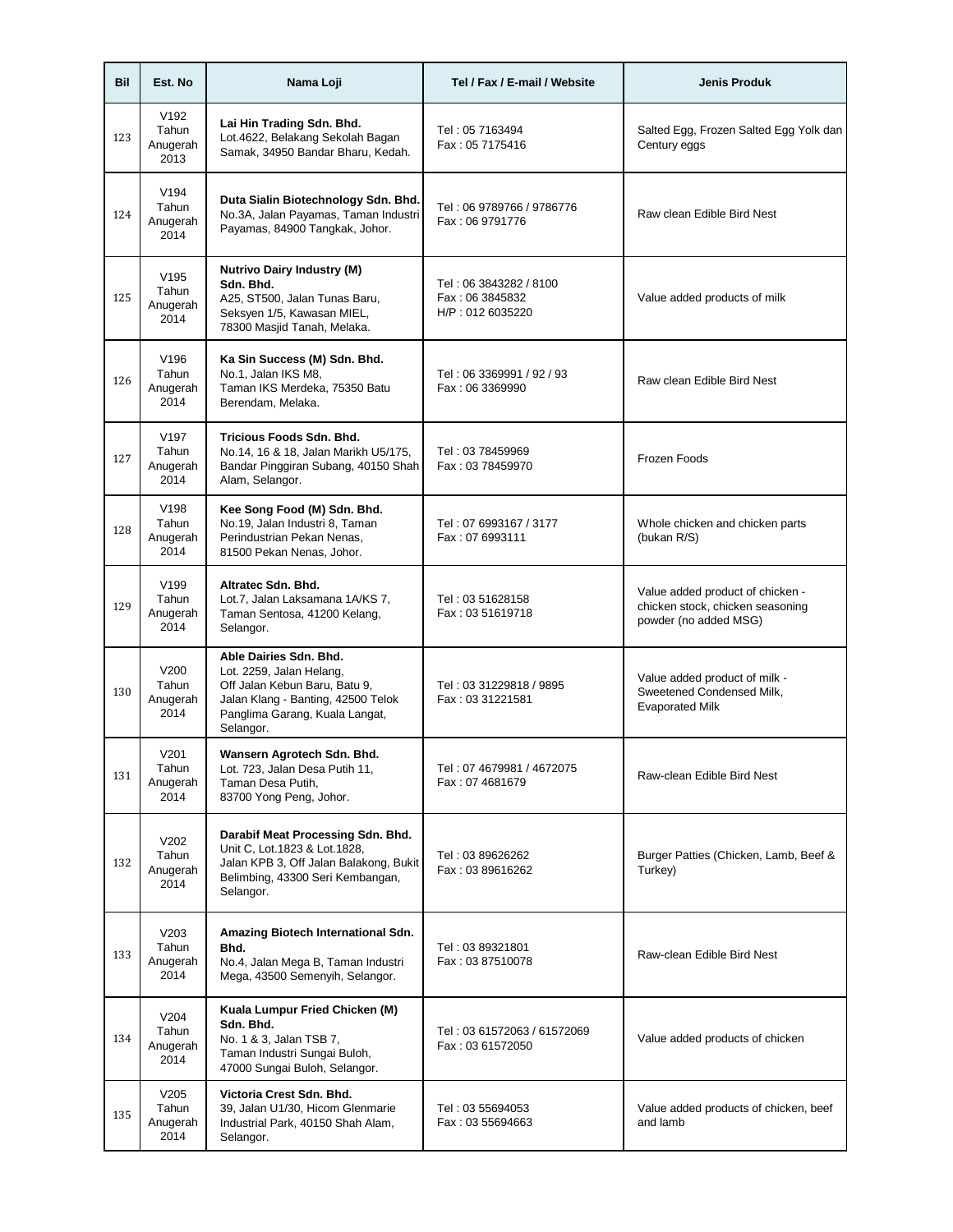| Bil | Est. No                                       | Nama Loji                                                                                                                                                                | Tel / Fax / E-mail / Website                     | <b>Jenis Produk</b>                                                                                               |
|-----|-----------------------------------------------|--------------------------------------------------------------------------------------------------------------------------------------------------------------------------|--------------------------------------------------|-------------------------------------------------------------------------------------------------------------------|
| 136 | V206<br>Tahun<br>Anugerah<br>2015             | Nam Seng Food Industries Sdn.<br>Bhd.<br>4162, Jalan Seladang 1, Taman<br>Selamat, 14000 Bukit Mertajam,<br>Pulau Pinang.                                                | Tel: 04 5518888<br>Fax: 04 5512222               | Telur masin (Salted Duck Eggs)                                                                                    |
| 137 | V207<br>Tahun<br>Anugerah<br>2015             | <b>KL Supreme Processing</b><br>Sdn. Bhd.<br>No. 5, Persiaran Industri, Sri<br>Damansara Industrial Park, 52200<br>Kuala Lumpur.                                         | Tel: 012 6778716<br>Fax: 03 62736768             | Ayam bulat, keratan daging ayam,<br>organ, kaki                                                                   |
| 138 | V208<br>Tahun<br>Anugerah<br>2015             | Jimat Jaya Sdn. Bhd. (SP)<br>Plot 21-24, Kawasan Industri Ringan,<br>Bukit Makmur, Sungai Lalang, 08100<br>Bedong, Kedah.                                                | Tel: 04 4483222<br>Fax: 04 4483229               | Whole chicken, cut parts item, debone<br>item, and by products                                                    |
| 139 | V209<br>Tahun<br>Anugerah<br>2015             | Koperasi Penternak Burung Walit<br>Malaysia Berhad.<br>917 & 918, Jalan Seri Sentosa 5/5,<br>Taman Seri Sentosa, 09600 Lunas,<br>Kedah                                   | Tel: 04 4842463<br>Fax: 04 4842673               | Raw-clean Edible Bird Nest                                                                                        |
| 140 | V <sub>210</sub><br>Tahun<br>Anugerah<br>2015 | <b>Tian Yan Natural Birdnest</b><br>No.111, Fasa K4, Jalan SM 15/1C,<br>Bandar Baru Seri Manjung,<br>32040 Sitiawan, Perak.                                              | Tel: 05 6883423 / 016 5584688<br>Fax: 05 6883423 | Raw-clean Edible Bird Nest                                                                                        |
| 141 | V <sub>211</sub><br>Tahun<br>Anugerah<br>2015 | Mewah Dairies Sdn. Bhd.<br>Lot.86-95, Jalan Sungai Pinang 4/21,<br>Section 4, Phase 2C, Pulau Indah<br>Industrial Park, 42920 Pulau Indah,<br>Selangor.                  | Tel: 03 33222222<br>Fax: 03 31011155             | Tambah nilai hasilan susu - Sweetened<br>creaner, sweetened condensed milk and<br>sweetened condensed filled milk |
| 142 | V <sub>212</sub><br>Tahun<br>Anugerah<br>2015 | Chiap Hong Cannery Sdn. Bhd.<br>No.12, Jalan Kenangan 7, Seksyen<br>BB11, Bukit Beruntung,<br>48300 Rawang, Selangor.                                                    | Tel: 03 6028333<br>Fax: 03 60281032              | Tambah nilai hasilan ayam, daging dan<br>telur                                                                    |
| 143 | V <sub>213</sub><br>Tahun<br>Anugerah<br>2015 | Megah Deutsch (M) Sdn. Bhd.<br>No.1, Jalan Industri PBP 10,<br>Taman Industri Pusat Bandar<br>Puchong, 47100 Puchong,<br>Selangor.                                       | Tel: 03 58917823                                 | Tambah nilai hasilan ayam dan lembu                                                                               |
| 144 | V214<br>Tahun<br>Anugerah<br>2015             | Ming Feng Marketing (M) Sdn. Bhd.<br>No.2, First Floor, Jalan Semenyih,<br>Bandar Kajang,<br>43000 Kajang, Selangor.                                                     | Tel: 03 87416609                                 | Raw-Clean Edible-Birdnest                                                                                         |
| 145 | V <sub>216</sub><br>Tahun<br>Anugerah<br>2015 | <b>Mei Wen Birdnest Trading</b><br>Sdn. Bhd.<br>No.20-2, 20-3, 22-1, 22-2 & 22-3,<br>Jalan Puteri 2/3,<br>Bandar Puteri Puchong, 47100<br>Puchong, Selangor.             | Tel: 03 80611378<br>Fax: 03 80511378             | Raw-Clean Edible-Birdnest                                                                                         |
| 146 | V217<br>Tahun<br>Anugerah<br>2016             | Sydney Cake House Sdn. Bhd.<br>Lot 105, PT 129361, Jalan Sungai<br>Pinang 4/19, Taman Perindustrian<br>Pulau Indah, 42920<br>Pulau Indah, Selangor.                      | Tel: 012 6996157<br>Fax: 03 55192063             | Tambah nilai hasilan dari daging dan<br>telur ayam                                                                |
| 147 | V <sub>218</sub><br>Tahun<br>Anugerah<br>2016 | <b>Nestle Manufacturing (Malaysia)</b><br>Sdn. Bhd.<br>Sri Muda Factory<br>75 & 76, Jalan Playar 15/1, Kawasan<br>Perindustrian Shah Alam, 40200 Shah<br>Alam, Selangor. | Tel: 03 55206400<br>Fax: 03 55206500             | Value added products of milk                                                                                      |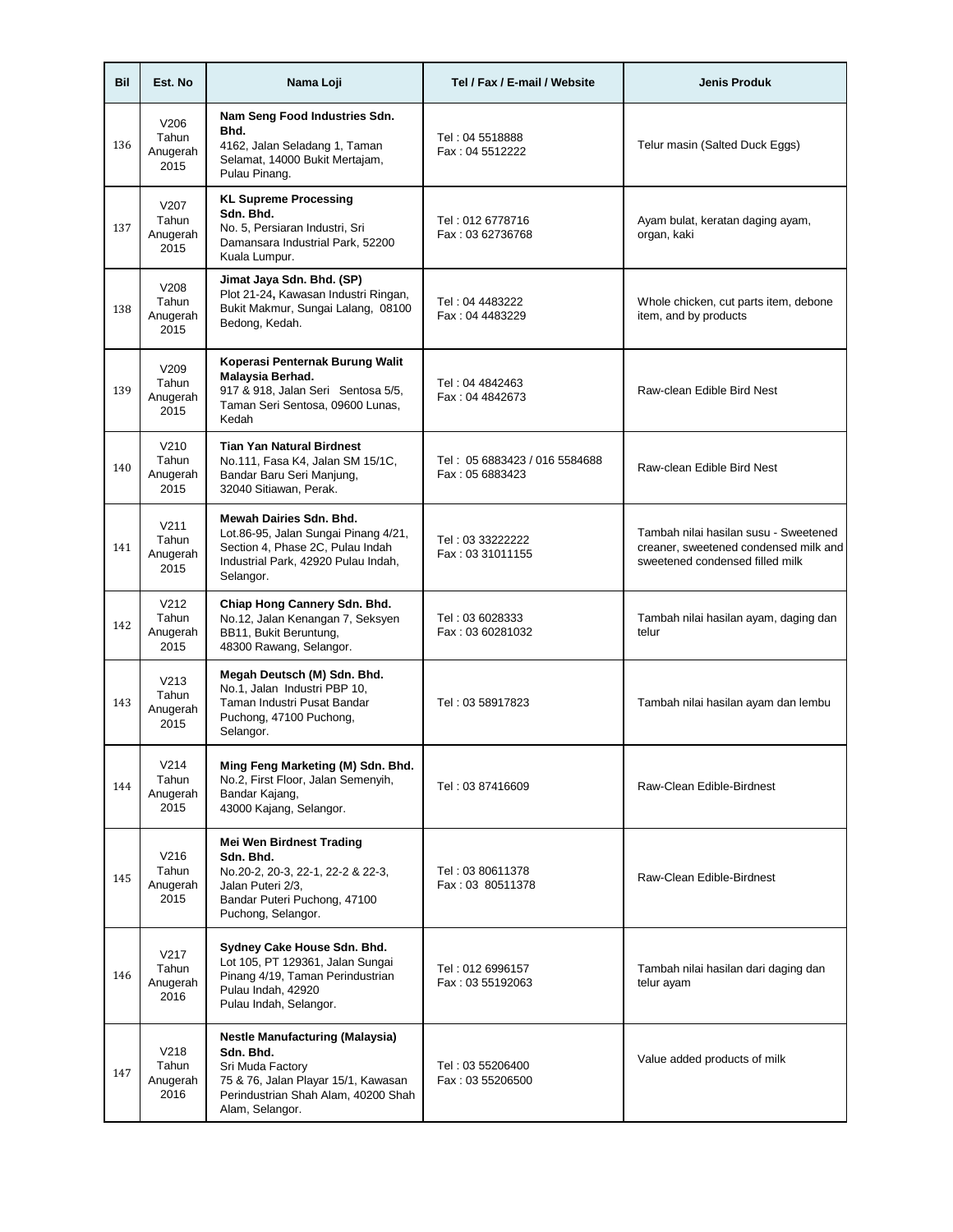| Bil | Est. No                                       | Nama Loji                                                                                                                                 | Tel / Fax / E-mail / Website           | <b>Jenis Produk</b>                                                                                     |
|-----|-----------------------------------------------|-------------------------------------------------------------------------------------------------------------------------------------------|----------------------------------------|---------------------------------------------------------------------------------------------------------|
| 148 | V <sub>219</sub><br>Tahun<br>Anugerah<br>2016 | Lam Soon Edible Oils Sdn. Bhd.<br>Jalan Timah, P.O. Box 70,<br>81707 Pasir Gudang, Johor.                                                 | Tel: 07 2596700<br>Fax: 07 2596888     | Tambah nilai hasilan susu 1. Farmcows<br><b>Fat Spread</b><br>2.Deprima Fat Spread<br>3.Aberdeen Butter |
| 149 | V220<br>Tahun<br>Anugerah<br>2016             | <b>White Heron Pharmaceutical</b><br>Sdn. Bhd.<br>Wisma WH, No. 1, Jalan KIP 9A,<br>Taman Perindustrian Kepong,<br>52200 Kuala Lumpur     | Tel: 03 6280 2162<br>Fax: 03 6280 3162 | <b>IGG Milk Powder</b>                                                                                  |
| 150 | V <sub>222</sub><br>Tahun<br>Anugerah<br>2016 | Pasfa Swiflet Sdn. Bhd.<br>No. 9 & 11, Jalan Riyal U3/38<br>I-Parc 3, Bukit Jelutong<br>40150 Shah Alam, Selangor                         | Tel: 03-7859 9833<br>Fax:              | Raw- Clean Edible-Birdnest                                                                              |
| 151 | V <sub>223</sub><br>Tahun<br>Anugerah<br>2016 | Nutriswift Sdn. Bhd.<br>Jalan Lintasan Perajurit 17B, Taman<br>Perdagangan dan Perindustrian<br>31400 lpoh.<br>Perak Darul Ridzuan        | Tel: 05 514 5691<br>Fax:               | Instant Edible Birdnest                                                                                 |
| 152 | V <sub>225</sub><br>Tahun<br>Anugerah<br>2016 | English Hotbreads (SEL) Sdn. Bhd.<br>No. 1, 3, 5, 9 & 11 Jalan Emas satu,<br>Taman Emas Satu, Taman Emas,<br>43200 Cheras, Selangor       | Tel: 03 90765515<br>Fax: 03 90767176   | Ozzie sausage roll, Chic 'O" cheese,<br>chicken toastie, tuna toastie                                   |
| 153 | V <sub>226</sub><br>Tahun<br>Anugerah<br>2016 | Pure Ocean Resources Sdn. Bhd.<br>17, Jalan E1/4,<br>Taman Ehsan Kepong,<br>52100 Kuala Lumpur                                            | Tel: 03 62762797<br>Fax: 03 62760797   | Chicken ball, meat ball, beef ball                                                                      |
| 154 | V228<br>Tahun<br>Anugerah<br>2016             | Orion Food Industries (M) Sdn. Bhd.<br>4, 6 & 20 Jalan Industri Mas 1, Taman<br>Mas Sepang<br>47130<br>Puchong, Selangor                  | Tel: 03 80618811<br>Fax: 03 80619303   | Brown sauce, chicken gravy, cream of<br>mushroom, chicken stock, tempura<br>batter                      |
| 155 | V229<br>Tahun<br>Anugerah<br>2017             | Unique Frozen Food (M) Sdn. Bhd.<br>No. 26, Lengkok Kikik 1 & 10,12,14<br>Lengkok Kikik 2, Taman Inderawasih,<br>13600 Prai, Pulau Pinang | Tel: 04 3972218<br>Fax: 04 3972219     | Processed frozen food<br>(chicken)                                                                      |
| 156 | V230<br>Tahun<br>Anugerah<br>2017             | Mobile Harvesters Sdn. Bhd.<br>No. 13 Jalan Trompet 33/8,<br>Seksyen 33, Hicom Industrial Area,<br>40400 Shah Alam.<br>Selangor           | Tel: 03 51033883<br>Fax: 03 51038338   | Raw-clean Edible Bird Nest                                                                              |
| 157 | V <sub>231</sub><br>Tahun<br>Anugerah<br>2017 | Tech Mal Frozen Sdn. Bhd.<br>No. 14, Jalan pjs 7/20a, Bandar<br>Sunway, 46150 Petaling Jaya,<br>Selangor                                  | Tel: 03 74971986<br>Fax: 03 62736769   | Chilled and frozen product (chicken and<br>beef)                                                        |
| 158 | V <sub>232</sub><br>Tahun<br>Anugerah<br>2017 | QL Farms Sdn. Bhd.<br>Lot 1338/5 Pajam,<br>71700 Mantin, Negeri Sembilan                                                                  | Tel: 06 7587377<br>Fax: 06 7587385     | Sanitized poultry shell eggs, liquid whole<br>eggs, liquid egg white, liquid egg yolk                   |
| 159 | V233<br>Tahun<br>Anugerah<br>2017             | <b>Integrated Poultry Industries Sdn.</b><br>Bhd.<br>2718, Mukim 15,<br>Jalan Seladang, Alma,<br>14000 Bukit Mertajam,<br>Pulau Pinang.   | Tel: 04 5513860<br>Fax: 04 5513859     | Prime Cut (OR), whole chicken, chicken<br>parts, debone, byproduct                                      |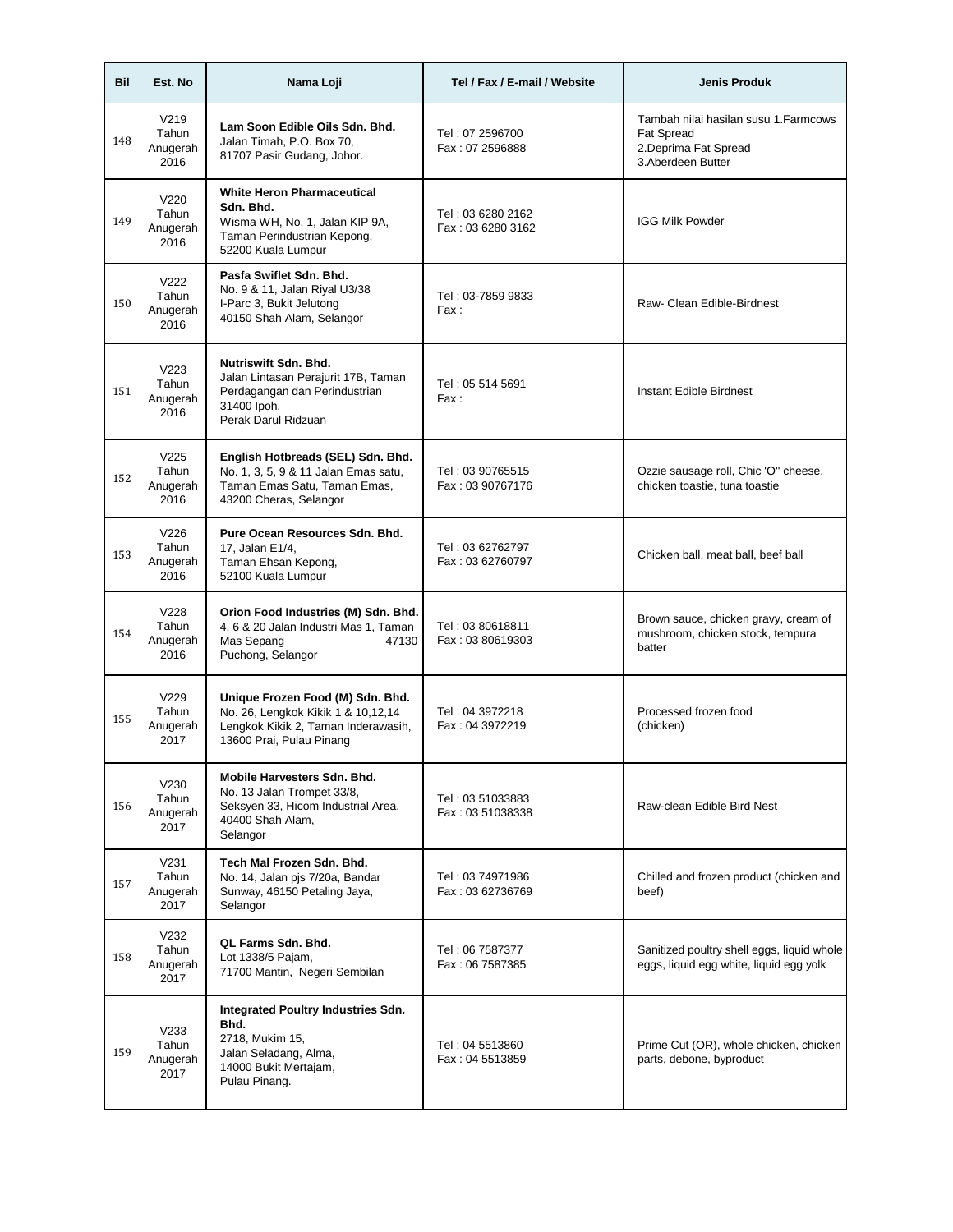| Bil | Est. No                                       | Nama Loji                                                                                                                                                                       | Tel / Fax / E-mail / Website                                                      | <b>Jenis Produk</b>                                                                                                                                                                                                |
|-----|-----------------------------------------------|---------------------------------------------------------------------------------------------------------------------------------------------------------------------------------|-----------------------------------------------------------------------------------|--------------------------------------------------------------------------------------------------------------------------------------------------------------------------------------------------------------------|
| 160 | V <sub>234</sub><br>Tahun<br>Anugerah<br>2017 | Bamboostick Ice Cream (M) Sdn.<br>Bhd.<br>No. 10 & 12,<br>Jalan Mutiara Emas 5/17,<br>Taman Mount Austin, Johor Bahru,<br>Johor                                                 | Tel: 07 3577516<br>Fax: 07 3546959                                                | Ais krim potong                                                                                                                                                                                                    |
| 161 | V <sub>235</sub><br>Tahun<br>Anugerah<br>2017 | Etika Beveranges Sdn. Bhd.<br>Lot 5&7, P/5 & P/6, Seksyen 13,<br>Kawasan Perusahaan, Bandar Baru<br>Bangi, Selangor                                                             | Tel: 03 87253222 / 03 87253208 /<br>03 21687388<br>Fax: 03 87253200 / 03 87253333 | Calpis - original, mango, grape, orange,<br>strawberry                                                                                                                                                             |
| 162 | V237<br>Tahun<br>Anugerah<br>2017             | Optimum Sejati Sdn. Bhd.<br>No. 1, Jalan 6/2B, Taman<br>Perindustrian Selesa Jaya,<br>43300 balakong,<br>Selangor                                                               | Tel: 03 92079168<br>03 89640508<br>Fax: 03 89640591                               | Ready to drink bird's nest                                                                                                                                                                                         |
| 163 | V238<br>Tahun<br>Anugerah<br>2017             | Outspan Malaysia Sdn. Bhd.<br>Plot D28f-1, Jalan Dpb/3,<br>Kawasan Zon Bebas Pelabuhan<br>Tanjung Pelepas,<br>81560 Gelang Patah,<br>Johor Darul Takzim                         | Tel: 07 5044660 / 07 5044666<br>Fax: 07 5044777                                   | Instant milk powder, fat filled milk<br>powder, skimmed powder, skim milk<br>powder, full cream powder, full cream<br>milk powder, dairy preparation                                                               |
| 164 | V <sub>240</sub><br>Tahun<br>Anugerah<br>2017 | Michigan Pastries Sdn. Bhd.<br>No. 38 & 40, Jalan Bertam 5,<br>Taman Daya, 81100 Johor Bahru,<br>Johor                                                                          | Tel: 07 3539620<br>Fax: 07 3552711                                                | Hawaian Chicken Pizza, Chicken<br>Mushroom Pizza, Chicken Pepperoni<br>Pizza, Chicken Sausage Pizza,<br>Beef Peperoni Pizza, Tomato Cheese<br>Pizza, All cheese Pizza, Tuna Supreme<br>Pizza, Veggie Delight Pizza |
| 165 | V <sub>241</sub><br>Tahun<br>Anugerah<br>2017 | Leong Hup Agro Business Sdn.<br>Bhd.<br>Lot 4209, Jalan Bakariah,<br><b>Bukit</b><br>Treh, 84000 Muar,<br>Johor<br>Darul Takzim                                                 | Tel: 06 9512758 /<br>06 9514551<br>Fax: 06 9514909                                | Chilled and frozen whole chicken, chilled<br>and frozen chicken parts, Frozen<br>marinated chicken                                                                                                                 |
| 166 | V <sub>242</sub><br>Tahun<br>Anugerah<br>2017 | Secret Recipe Sdn. Bhd.<br>No. 13A, 5 & 6 Jalan Teknologi 3/4B,<br>Nouvelle Industrial Park, Lot 10 Taman<br>Sains Selangor 1, Kota Damansara,<br>47810 Petaling Jaya, Selangor | Tel: 03 78061555<br>Fax: 0361437566                                               | Baked cheesecake, cream cakes,<br>brownies, pre-naked dessrt, non-baked<br>dessrts                                                                                                                                 |
| 167 | V243<br>Tahun<br>Anugerah<br>2017             | Kampung Kravers (M) Sdn. Bhd.<br>Lot. 7, Jalan Apollo U/192,<br>Seksyen U5, 40150 Shah Alam,<br>Selangor                                                                        | Tel: 03 78596328<br>Fax: 03 78596329                                              | Pastries, paste, gravies                                                                                                                                                                                           |
| 168 | V244<br>Tahun<br>Anugerah<br>2017             | Kart Food Industries Sdn. Bhd.<br>Lot. 2, Jalan Pelangi Nenas 6/1/KS 11,<br>Taman Perindustrian Pulau Indah,<br>42920 Pulau Indah,<br>Selangor                                  | Tel: 03 31011338 / 1018<br>Fax: 03 31011994 / 1020                                | Pastries, pizza, pau, murtabak                                                                                                                                                                                     |
| 169 | V <sub>245</sub><br>Tahun<br>Anugerah<br>2018 | QBI Packaging Sdn. Bhd.<br>No.5, Lorong Tandang B,<br>Seksyen 51, 46050 Petaling Jaya,<br>Selangor                                                                              | Tel: 03 33488912<br>Fax: 03 33447512                                              | QBB Pure Ghee (minyak sapi tulen)                                                                                                                                                                                  |
| 170 | V <sub>246</sub><br>Tahun<br>Anugerah<br>2018 | Fantastic Food Factory Sdn. Bhd.<br>No. 25, 38 & 40, Jalan Pju 1a/14,<br>Taman Industri Subang Jaya, 47200<br>Selangor                                                          | Tel: 03 74991015<br>Fax: 03 74991015                                              | Hotmeal, bread, pastries, sandwiches,<br>cakes, desserts                                                                                                                                                           |
| 171 | V247<br>Tahun<br>Anugerah<br>2018             | Orient Fresh Deli Sdn. Bhd.<br>No. 41 Jalan Sg. Keramat 1b,<br>Sg. Keramat<br>Taman Klang Utama<br>42100 Klang Utama, Selangor                                                  | Tel: 03 32915586<br>Fax: 03 32905587                                              | Cooked sausages, smoked sausages,<br>cold cut, ham, bacon                                                                                                                                                          |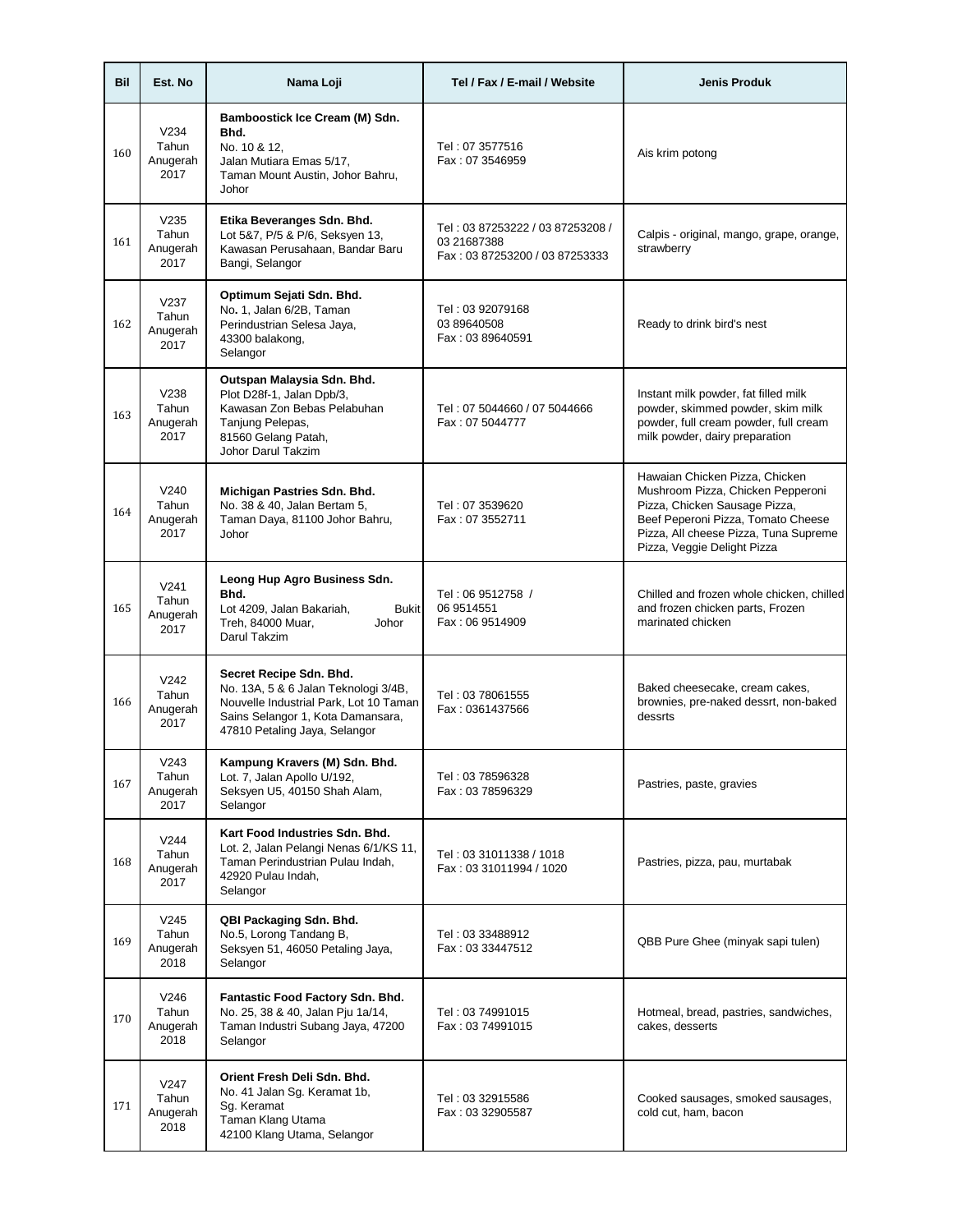| Bil | Est. No                                       | Nama Loji                                                                                                                                                                       | Tel / Fax / E-mail / Website                       | <b>Jenis Produk</b>                                                                                                                                                                                                                                                                                                                  |
|-----|-----------------------------------------------|---------------------------------------------------------------------------------------------------------------------------------------------------------------------------------|----------------------------------------------------|--------------------------------------------------------------------------------------------------------------------------------------------------------------------------------------------------------------------------------------------------------------------------------------------------------------------------------------|
| 172 | V <sub>248</sub><br>Tahun<br>Anugerah<br>2018 | Desa Cattle (Sabah) Sdn. Bhd.<br>P.O Box 71, Mesilau, 89308<br>Kundasang, Ranau,<br>Sabah                                                                                       | Tel: 088 889562<br>Fax: 088 889530                 | Fresh milk, chocolate flavoured milk,<br>coffee flavoured milk, fresh goat's milk.                                                                                                                                                                                                                                                   |
| 173 | V <sub>249</sub><br>Tahun<br>Anugerah<br>2018 | Marco Polo Creamery (M) Sdn. Bhd.<br>Lot C8, Jalan 2a, Kawasan<br>Perusahaan Sungai Lalang,<br>08000<br>Sungai Petani, Kedah                                                    | Tel: 04 4423882<br>Fax: 04 4424882                 | Ice cream (con, stick, cup, box, brick,<br>frozen confectionery & ice<br>confectionery)                                                                                                                                                                                                                                              |
| 174 | V <sub>250</sub><br>Tahun<br>Anugerah<br>2018 | Able Dairies Sdn. Bhd.<br>Lot 2263, Jalan Helang Off Jalan<br>Kebun Baru, 9th Mile Jalan Klang-<br>Banting, Telok Panglima Garang,<br>42500 Kuala Langat, Selangor              | Tel: 03 31228801<br>Fax: 03 31228802               | Full cream milk powder, instant full<br>cream powder, milk powder, full cream<br>milk powder spray                                                                                                                                                                                                                                   |
| 175 | V <sub>251</sub><br>Tahun<br>Anugerah<br>2018 | SMC Food 21 (Malaysia) Sdn. Bhd.<br>Plot D36, PTD 2423, Jalan DPB/6,<br>Distripark Phase B, Pelabuhan<br>Tanjung Pelepas, 81560 Gelang Patah,<br>Johor                          | Tel: 012 7444348<br>Fax: 07 5045999                | Milk powder repack and further process                                                                                                                                                                                                                                                                                               |
| 176 | V252<br>Tahun<br>Anugerah<br>2018             | Adabi Consumer Industries Sdn.<br>Bhd.<br>Lot 136, Rawang Integrated Industrial<br>Park, Mukim Rawang, 48000 Rawang,<br>Selangor                                                | Tel: 03 60923677 / 78<br>Fax: 03 60924172          | Canned value added products of beef,<br>chicken and mutton                                                                                                                                                                                                                                                                           |
| 177 | V253<br>Tahun<br>Anugerah<br>2019             | <b>MBN Enterprise Sdn. Bhd.</b><br>No.17-1, 17-2,19-1,19-2,21-1 & 21-2,<br>Jalan Melaka Raya 26, Taman Melaka<br>Raya, 75000 Melaka                                             | Tel: 016 7739357<br>Fax: 06 2922628                | Raw Unclean Edible Birdnests                                                                                                                                                                                                                                                                                                         |
| 178 | V <sub>254</sub><br>Tahun<br>Anugerah<br>2019 | PA Food Sdn. Bhd.<br>2A, Jalan P4/7, Seksyen 4,<br>Bandar Teknologi Kajang, 43500<br>Semenyih, Selangor                                                                         | Tel: 03 87242119 / 03 87231735<br>Fax: 03 87231886 | <b>Further Process</b>                                                                                                                                                                                                                                                                                                               |
| 179 | V255<br>Tahun<br>Anugerah<br>2019             | Trans Karya Sdn. Bhd.<br>Lot. 756, No.5 & 6, Prime Subang Light<br>Industrial Park, Jalan Subang 3, 47610<br>Petaling, Selangor                                                 | Tel: 019 3140013                                   | <b>EBN Mentah</b><br>Raw Clean Edible Birdnest                                                                                                                                                                                                                                                                                       |
| 180 | V256<br>Tahun<br>Anugerah<br>2019             | QL Figo (Johor) Sdn. Bhd.<br>Lot. 3627, Jalan Harmoni, Taman<br>Harmoni, Batu 22, 81000 Kulai, Johor                                                                            | Tel: 07 6637388<br>Fax: 07 6636780                 | <b>Further Process</b>                                                                                                                                                                                                                                                                                                               |
| 181 | V257<br>Tahun<br>Anugerah<br>2019             | EB Frozen Food Sdn. Bhd.<br>Plot.316, Jalan Perindustrian Bukit<br>Minyak 18, Mukim 13, Penang Science<br>Park, 14100 Seberang Perai Tengah,<br>Pulau Pinang                    | Tel: 04 5041009<br>Fax: 04 5041659                 | <b>Further Process</b>                                                                                                                                                                                                                                                                                                               |
| 182 | V259<br>Tahun<br>Anugerah<br>2019             | Hung Thong Food Technology Sdn.<br>Bhd.<br>Plot 111, Jalan Perindustrian Bukit<br>Minyak 2, Kawasan Perindustrian Bukit<br>Minyak, 14000 Seberang Perai<br>Tengah, Pulau Pinang | Tel: 04 5013110<br>04 5023677<br>Fax: 04 5023678   | <b>Further Process</b><br>1. Chicken / Beef / Duck / Mutton Fat<br>2. Chicken / Beef / Duck / Mutton<br>Seasoning Granule Powder<br>3. Chicken / Beef Concentrate Paste<br>4. Chicken / Beef / Duck / Mutton<br>Chicken Stock Cube / Powder<br>5. Chicken / Beef / Duck / Mutton<br>Powder P / Powder M<br>6. Chicken / Beef Extract |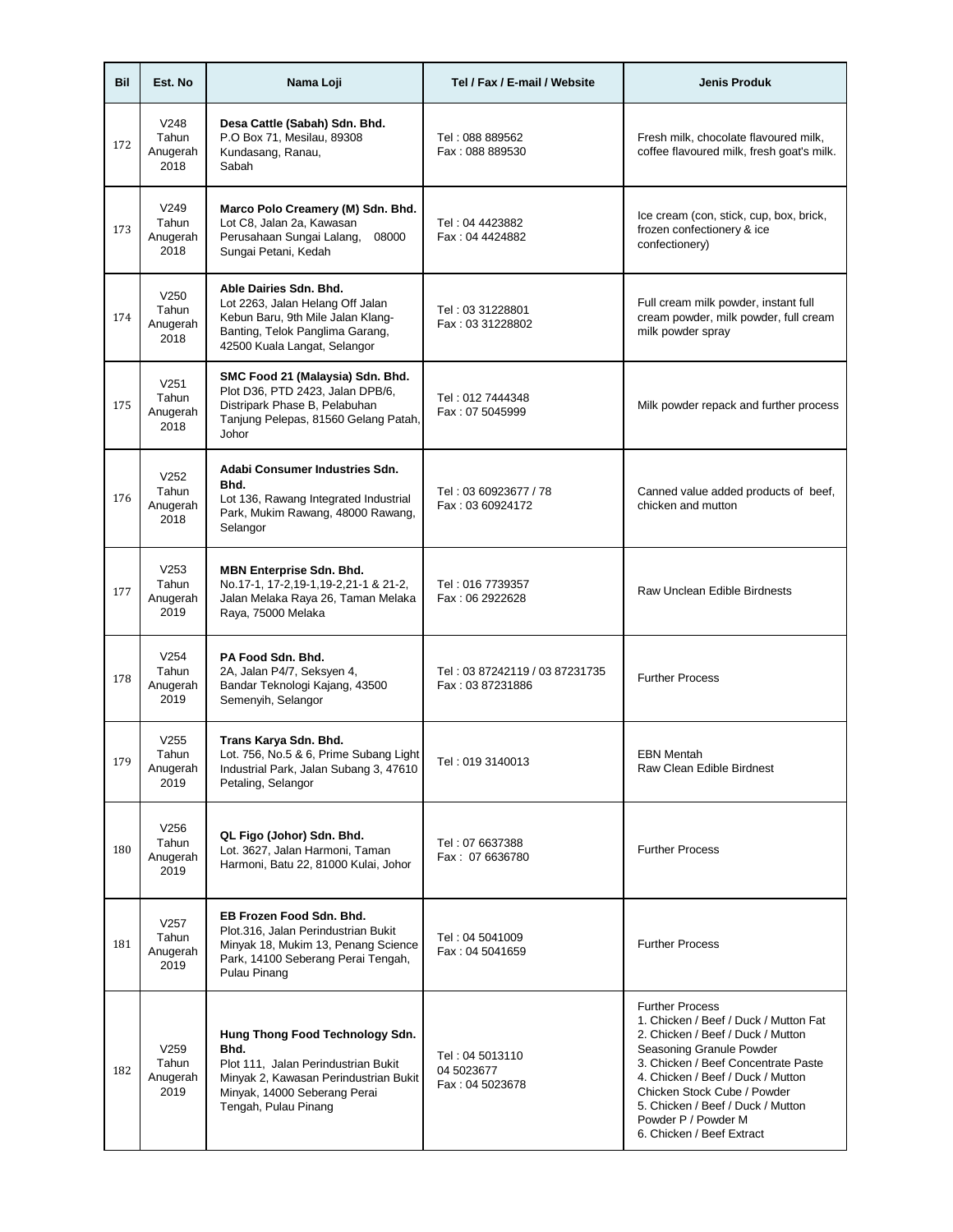| Bil | Est. No                           | Nama Loji                                                                                                                                                                       | Tel / Fax / E-mail / Website           | <b>Jenis Produk</b>                                                                                                                                                                                  |
|-----|-----------------------------------|---------------------------------------------------------------------------------------------------------------------------------------------------------------------------------|----------------------------------------|------------------------------------------------------------------------------------------------------------------------------------------------------------------------------------------------------|
| 183 | V260<br>Tahun<br>Anugerah<br>2019 | Kerry Ingredients (M) Sdn. Bhd.<br>No. 4,6,8, Jalan Sri Plentong,<br>Taman Perindustrian Sri Plentong<br>Masai, 81750 Johor Bahru,<br>Johor                                     | Tel: 07 2671433<br>Fax: 07 3878991     | <b>Further Process</b><br>1. High acid sauce<br>2. Hot sauce<br>3. Savoury sauce<br>4. Sweet sauce/syrup<br>5. Salad/cold dressing<br>6. Mayonnaise<br>7. Sugar based & sugar free beverage<br>syrup |
| 184 | V261<br>Tahun<br>Anugerah<br>2019 | Adeka Food (Asia) Sdn. Bhd.<br>PLO 167, Jalan Nibong 3,<br>Tanjung Langsat Industrial Complex,<br>81700 Pasir Gudang, Johor                                                     | Tel: 07 2516020<br>Fax: 07 2516023     | <b>Further Process</b><br>1. Butter<br>2. Margerine<br>3. Fat spread                                                                                                                                 |
| 185 | V262<br>Tahun<br>Anugerah<br>2019 | FTK Ice Cream Sdn. Bhd.<br>13, Jalan Industri Taming Mas, Pusat<br>Industri Taming Mas,<br>43300 Seri Kembangan, Selangor                                                       | Tel: 03 98644077                       | <b>Further Process</b><br>1. Bar<br>2. Potong premium<br>3. Cup<br>4. Tub                                                                                                                            |
| 186 | V263<br>Tahun<br>Anugerah<br>2019 | Custom Food Ingredients Sdn. Bhd.<br>Lot 24, Lorong Perusahaan 2b,<br>Kawasan Perusahaan Kulim,<br>09000 Kulim, Kedah                                                           | Tel: 04 4892901<br>Fax: 04 4891523     | <b>Further Process</b><br>1. Lipid powder<br>2. Fat Filled Milk Powder<br>3. Whipped topping base powder,<br>custom base - whip                                                                      |
| 187 | V264<br>Tahun<br>Anugerah<br>2019 | The Hoslstein Milk Company Sdn.<br>Bhd.<br>Pusat Penyelidikan dan Inovasi Lembu<br>tenusu Muadzam Shah,<br>Plot D,<br>26700<br>KM 6 Jalan Rompin,<br>Rompin, Pahang             | Tel: 09 452 6666                       | <b>Further Process</b><br>1. Fresh milk<br>2. Flavoured milk<br>3. Fresh Milk Low Fat<br>4. UHT Milk<br>5. UHT Flavoured Milk                                                                        |
| 188 | V265<br>Tahun<br>Anugerah<br>2019 | NHF Manufacturing (Malaysia) Sdn.<br>Bhd.<br>Lot 120, Jalan Sungai Pinang 4/21,<br>Fasa 2, Taman Perindustrian Pulau<br>Indah,<br>42920 Pelabuhan Klang, Selangor,<br>Malaysia. | Tel: 017 784 5851                      | <b>Further Process</b><br>1. karaage (par fry)<br>2. amakaraage (par fry)<br>3. chiki chiki bone (par fry)<br>4. saku saku drummet<br>5. american sausage                                            |
| 189 | V266<br>Tahun<br>Anugerah<br>2019 | PS Food and Beverage Sdn. Bhd.<br>Lot. 29, Jalan Lada Hitam 16/12,<br>Seksyen 16, 40200 Shah Alam,<br>Selangor                                                                  | Tel: 03 5519 5700<br>Fax: 03 5519 5701 | <b>Further Process</b><br>1. Origina Dairy Tamar Milk<br>2. Origina Chocolate Flavoured Milk<br>3. Origina Dairy Teh Tarik                                                                           |
| 190 | V267<br>Tahun<br>Anugerah<br>2019 | Yen Xiang Bird Nests Sdn. Bhd.<br>Sublot 14 -17, Lot 6492-6495,<br>2nd Floor, Blk 225, KNLD, Pusat<br>Komersil D'public Square, Jalan Batu<br>Kawa, 93250 Kuching, Sarawak.     | Tel: 082 555237<br>Fax: 082 555237     | Raw-clean Edible Bird Nest                                                                                                                                                                           |
| 191 | V268<br>Tahun<br>Anugerah<br>2019 | Jitar Sdn. Bhd.<br>No. 26, Jalan Lombong Emas 5,<br>Seremban Light Industrial Park, Jalan<br>Tun Dr. Ismail, 70200 Seremban,<br>Negeri Sembilan.                                | Tel: 016 2203898                       | Raw-clean Edible Bird Nest                                                                                                                                                                           |
| 192 | V269<br>Tahun<br>Anugerah<br>2019 | Tip Top Meat Sdn. Bhd.<br>Lot.17840, Off Jalan Rawang-Batang<br>Berjuntai, Mukim Serendah, 48200<br>Hulu Selangor, Selangor                                                     | Tel: 016 5008270<br>Fax: 03 20502619   | Value added product of pig                                                                                                                                                                           |
| 193 | V270<br>Tahun<br>Anugerah<br>2019 | Ableitner Foods Malaysia<br>Lot 10 Jalan SS13/3C, 47500 Subang<br>Jaya, Selangor                                                                                                | Tel: 03 56137368<br>Fax: 03 56137368   | Produk bakeri                                                                                                                                                                                        |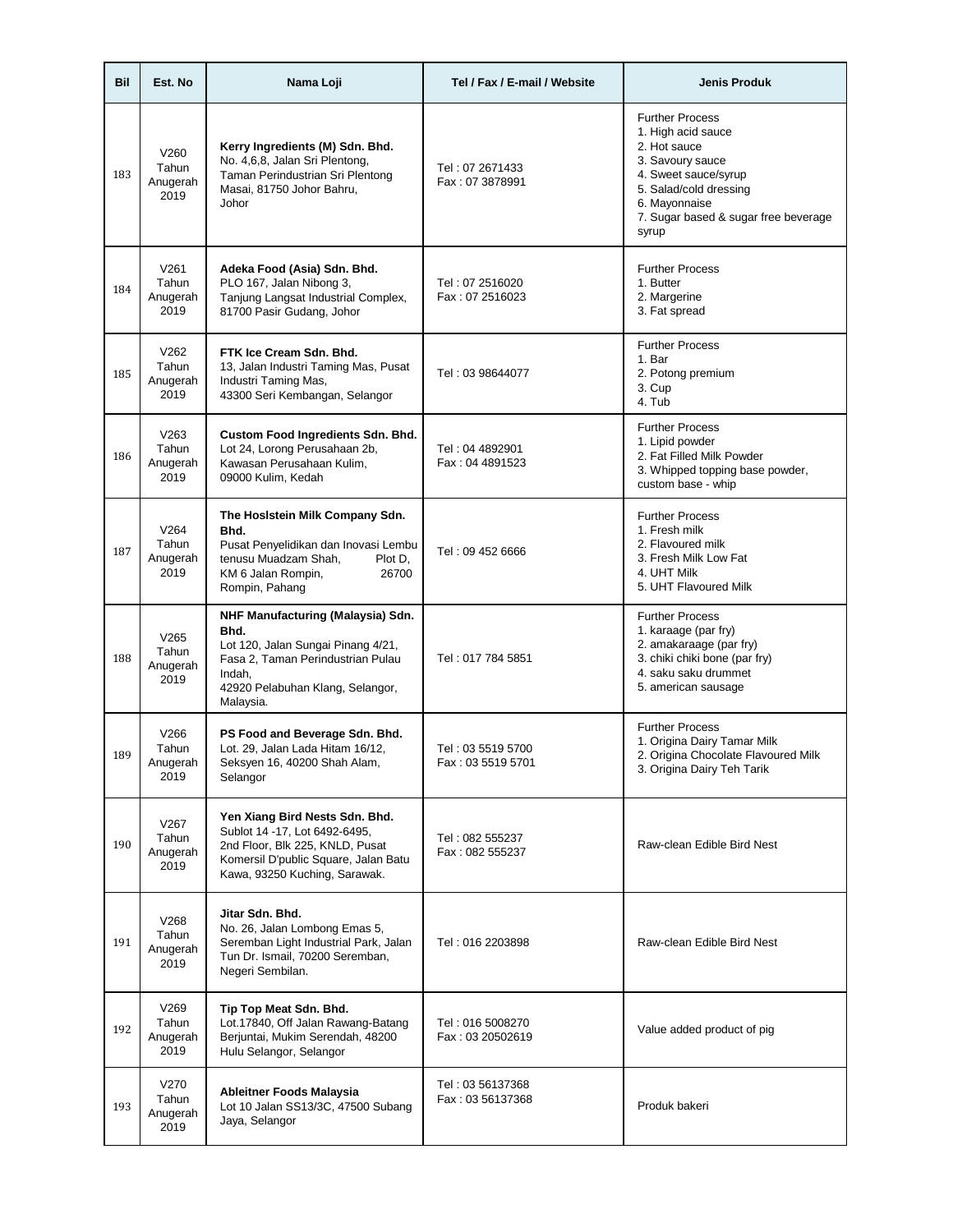| Bil | Est. No                                       | Nama Loji                                                                                                                                              | Tel / Fax / E-mail / Website                        | <b>Jenis Produk</b>                                                                                                                                                                                                                      |
|-----|-----------------------------------------------|--------------------------------------------------------------------------------------------------------------------------------------------------------|-----------------------------------------------------|------------------------------------------------------------------------------------------------------------------------------------------------------------------------------------------------------------------------------------------|
| 194 | V <sub>271</sub><br>Tahun<br>Anugerah<br>2019 | Muar Yuen Chen Siang Sdn. Bhd.<br>No. 42, Lot 158, Jalan Lama,<br>84000 Muar, Johor                                                                    | Tel: 06 955 5007 / 9521529<br>Fax: 06 9525036       | Pork jerky, pork floss                                                                                                                                                                                                                   |
| 195 | V272<br>Tahun<br>Anugerah<br>2019             | Austral Dairy Group Sdn. Bhd.<br>No. 36, Jalan CJ 1/7, Kawasan<br>Perindustrian Cheras Jaya,<br>43200 Balakong, Selangor                               | Tel: 03 90818699 / 0126580141<br>Fax: 03 90818699   | Re-pack (cheese)                                                                                                                                                                                                                         |
| 196 | V273<br>Tahun<br>Anugerah<br>2020             | Selamat Supplies Sdn. Bhd.<br>Lot 11 dan 11A, Jalan PJS 11/8<br><b>Bandar Sunway</b><br>45150 Petaling Selangor                                        | Tel: 03 56323958<br>Fax: 03 56364437 / 017 660 9532 | 1) Bone in & boneless beef of raw<br>cuts/portion/sliced/diced/blended beef-<br>minced/patties/meat ball<br>2) Lamb mutton-<br>mince/patties/burger/meat ball<br>3) cooked of bone-boneless chicken,<br>mince/shredded/ patties/meatball |
| 197 | V274<br>Tahun<br>Anugerah<br>2020             | Seasonings Specialities Sdn. Bhd.<br>102, 100, 98, Jalan Metro Perdana<br>Barat 13, Sri Edar Industrial Park, Off<br>Jalan Kepong, 52100 Kuala Lumpur. | Tel: 03 62587181<br>Fax: 03 62517499                | Tambah nilai hasilan ayam, itik, daging<br>dan kerbau<br>chicken fat, beef fat, duck fat)                                                                                                                                                |
| 198 | V275<br>Tahun<br>Anugerah<br>2020             | Lay Hong Liquid Egg Sdn. Bhd.<br>No.42, Jalan Bestari 4/ KU7, Taman<br>Perindustrian Kapar Bestari, 42200<br>Klang, Selangor.                          | Tel: 03 33923720<br>Fax: 03 33924263                | Tambah nilai hasilan telur Boiled egg in<br>sauce eggs Sanitised Egg                                                                                                                                                                     |
| 199 | V276<br>Tahun<br>Anugerah<br>2020             | Kian Joo Canpack (Shah Alam) Sdn.<br>Bhd.<br>Lot.3, Jalan Kawat 15/18,<br>40000 Shah Alam, Selangor.                                                   | Tel: 03 55116573<br>Fax: 03 55124782                | Tambah nilai hasilan susu/repack susu                                                                                                                                                                                                    |
| 200 | V277<br>Tahun<br>Anugerah<br>2020             | Henritex (M) Sdn. Bhd.<br>PTD 19210, Jalan SR/1,<br>86100 Kluang, Johor.                                                                               | Fax: 07 7556632                                     | Hard Boiled Eggs (Peeled) Hard<br>Boiled Eggs (Not Peeled) Sanitized<br>Eggs                                                                                                                                                             |
| 201 | V278<br>Tahun<br>Anugerah<br>2020             | Ding Feng Swiftlet Sdn. Bhd.<br>No. 12, Lintang Sungai Keramat 9/Ku6,<br>Taman Klang Utama, 41050 Klang,<br>Selangor.                                  | Tel: 016 6619331                                    | Raw-clean Edible Bird Nest                                                                                                                                                                                                               |
| 202 | V279<br>Tahun<br>Anugerah<br>2020             | Gelatomio Wholesale Sdn. Bhd.<br>No.22, Jalan PJU 3/49, Sunway<br>Damansara Technology Park, 47810<br>Petaling Jaya, Selangor.                         | Tel: 03 77336377<br>Fax: 03 27883689                | Value added products of milk<br>- ice cream                                                                                                                                                                                              |
| 203 | V280<br>Tahun<br>Anugerah<br>2020             | PK Agro Industrial Products (M)<br>Sdn. Bhd.<br>Lot.2202, Ptd 5140, Mukim Pantai<br>Timur,81930 Kota Tinggi, Johor.                                    | Tel: 06 6783332<br>Fax: 06 6785115                  | Pasteurized Liquid Whole Egg<br>Pasteurized Liquid Egg White<br>Pasteurized Liquid Egg Yolk                                                                                                                                              |
| 204 | V281<br>Tahun<br>Anugerah<br>2020             | Unigra Food Processing Asia Pacific<br>Plot.233, Jalan Bakau 5, Kawasan<br>Perindustrian Tanjung Langsat, 81700<br>Johor Bahru, Johor.                 | Tel: 01110848924<br>Fax:                            | Futher Process of milk                                                                                                                                                                                                                   |
| 205 | V282<br>Tahun<br>Anugerah<br>2020             | IGI International (M) Sdn. Bhd.<br>No.5, Jalan 6/2A, Kawasan<br>Perindustrian Bandar Rinching<br>Semenyih,<br>43500<br>Hulu Langat, Selangor.          | Tel: 03 95479938<br>Fax: 03 79807294                | Raw-clean Edible Bird Nest                                                                                                                                                                                                               |